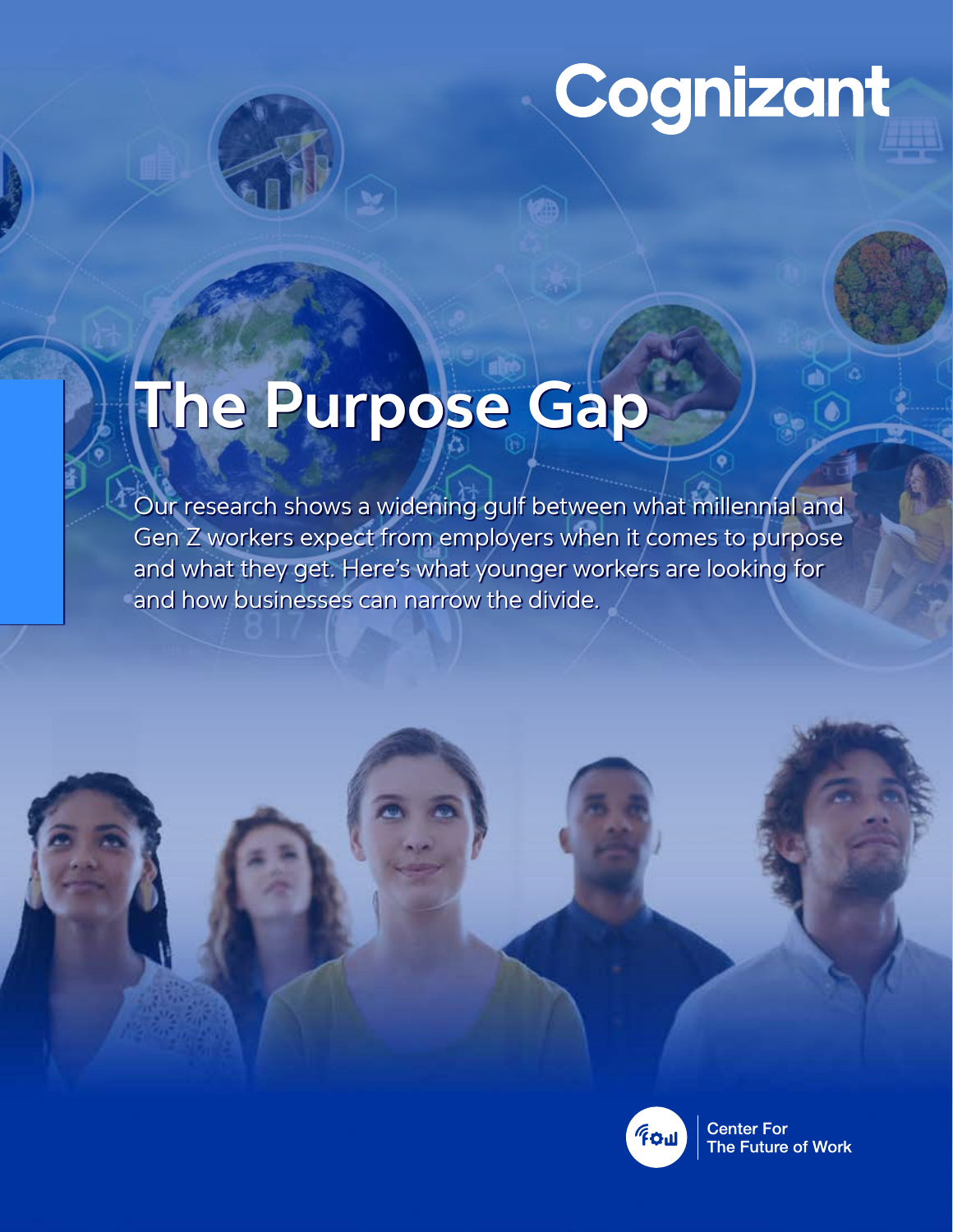Our study demonstrates that companies need to step up their efforts to convince the current generation of young, educated workers that they are serious about positively impacting not just shareholders but also employees, local communities and the world at large.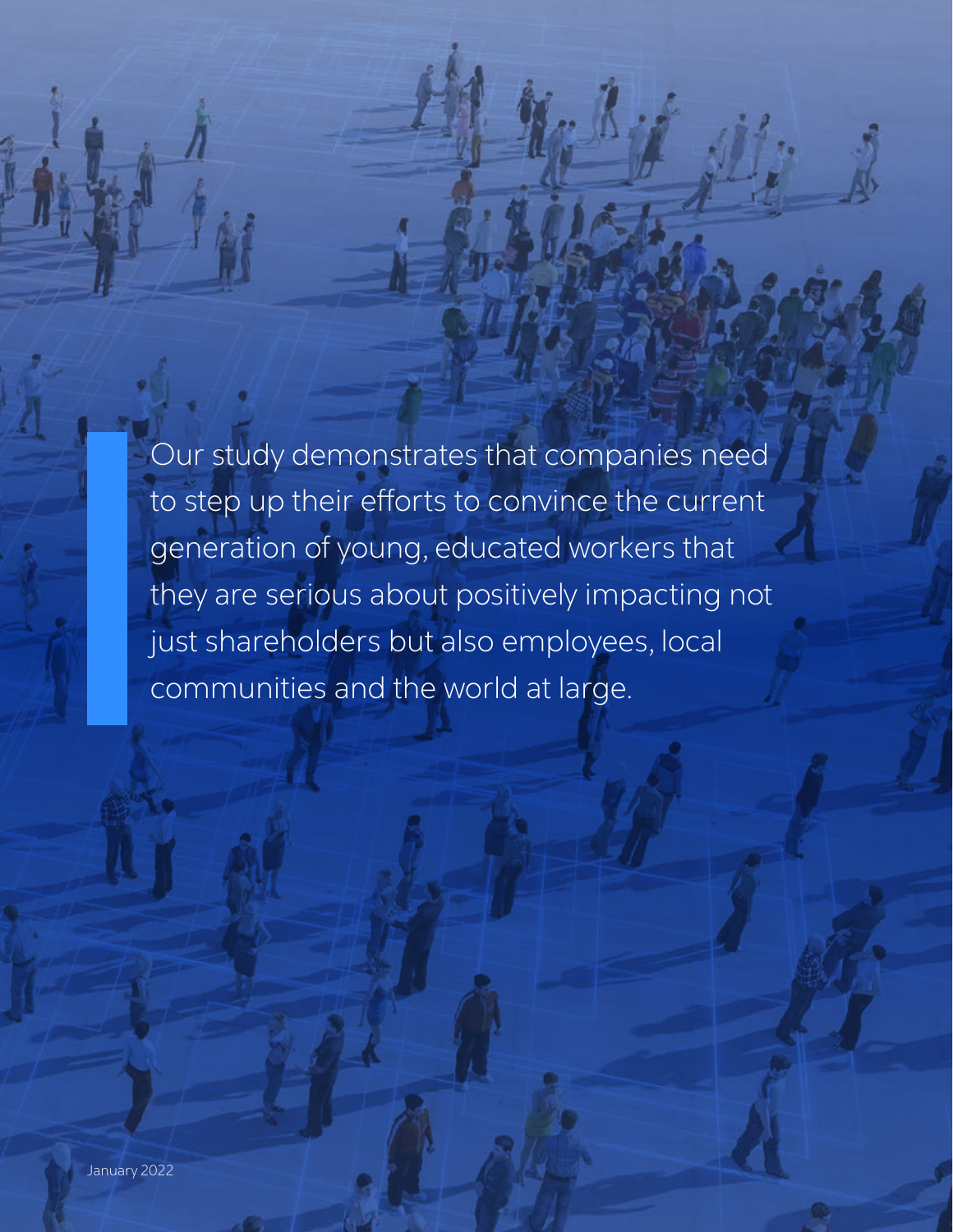# **Executive Summary**

Ever since the first millennial employees stepped foot in the office of their very first job, the idea was hatched that there's a relationship between "purpose" and "work." Today, it's one of the key business themes of our age.

At the same time, purpose is also one of the most overused and more loosely defined terms around. In the context of work, purpose encompasses all the values that drive people's choices, actions and attitudes — from wider social and environmental goals, to professional and personal objectives such as a healthy work-life balance.

Helping employees fulfill their purpose at work, while more important than ever before, remains a highly elusive endeavor. The global events of the past year-plus — from the pandemic, to unprecedented natural disasters, to outcries against social injustice — have pushed people worldwide to question their life and work choices. And amid the "great resignation," where record numbers of employees have quit their jobs, often without a destination in mind, employers are scrambling to fill gaping talent gaps. Moreover, as older millennials reach their early 40s and Gen Z joins the job market, the career moves of these "purpose-led" generations are increasingly central to businesses' ongoing viability.

However, our recent study reveals a widening gap between what workers expect from employers when it comes to purpose and what they believe their employers are actually delivering. Gen Z tends to be even more skeptical than their millennial peers in some key areas, such as business ethics and sustainability.

In September 2021, we conducted a study to explore the purposes that motivate younger generations of workers, and the extent to which employers are delivering purposeful experiences. The picture that emerges should spur business leaders to reexamine their playbooks. While most workers give their companies some credit for their ethical, social and environmental positions, few believe these to be very genuine.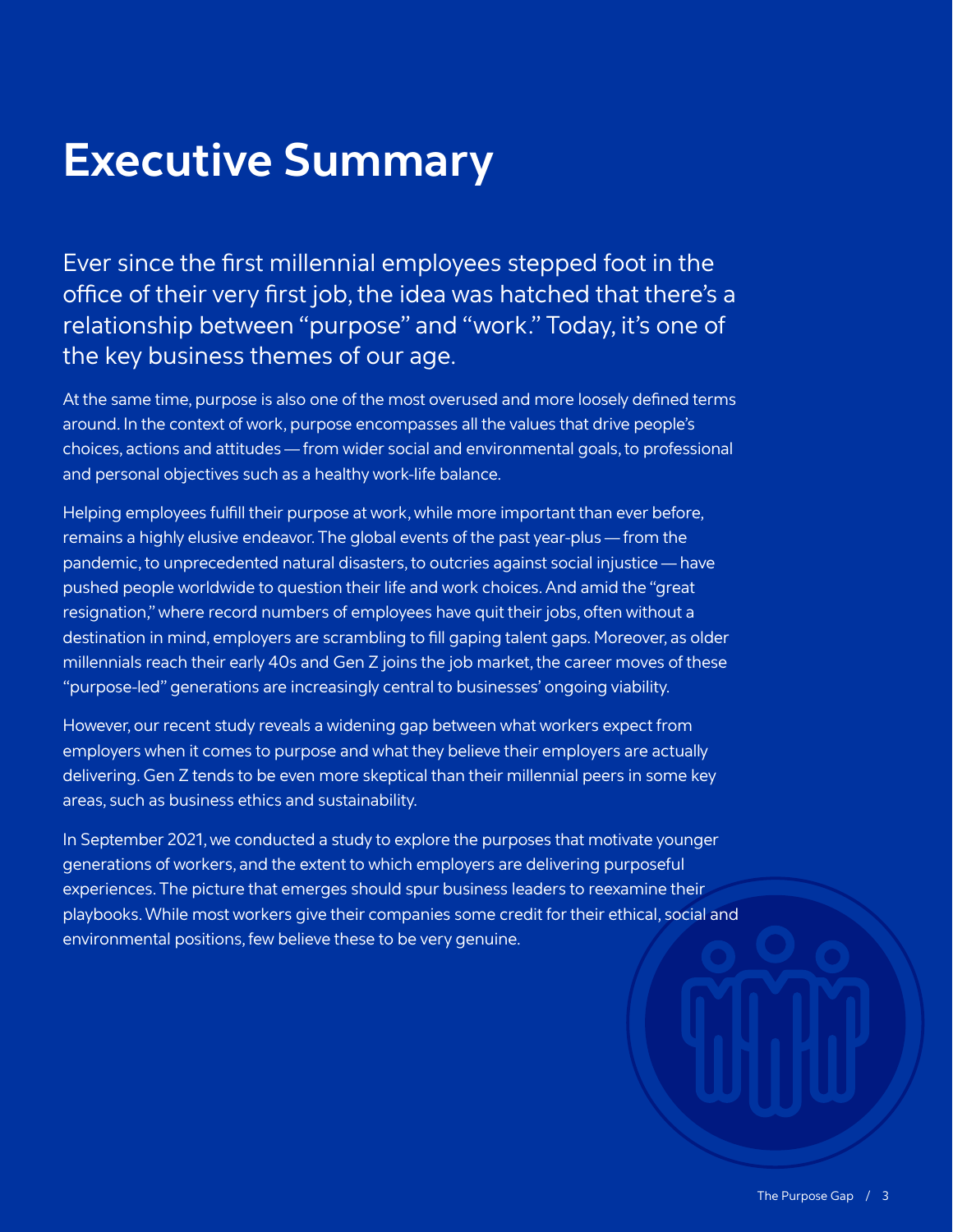

Crucially for businesses, young workers distinguish between the purpose they want their employers to embrace as good corporate citizens — ethical operating principles, environmental protections and furtherance of societal goals — and their own purpose at work, which they largely define in terms of personal job satisfaction.

In our study, we surveyed 499 millennial and Gen Z workers (i.e., between the ages of 20 and 40) from five European regions (see our methodology on page 22 for more detailed information). Despite our precision geographic focus, the dynamics we've identified reflect behaviors taking place across much of the globe. Therefore, the lessons drawn from our observations are also applicable worldwide.

Our key findings include:

- $\blacksquare$  Young workers seek purpose at work, but not in the way you might expect. The vast majority of millennial (aged 27–40) and Gen Z (aged 20–26) workers expect employers to be highly committed to having a positive impact on the environment and on the wider society. However, most center their own purposes at work on far more personal objectives. More than half define purposeful work as being passionate about what they do and achieving a healthy work-life balance.
- ❙ Skepticism is high about employers' commitment to their stated positions in key **purpose areas.** For example, only 24% of respondents believe their employer's position on the environment and climate change to be "very genuine," while 46% see it as halfhearted, or "slightly" genuine.
- $\blacksquare$  The gap is widening between what young workers expect from their employers in terms of purpose and what they believe employers are actually doing. Eight in 10 millennials say that responsible and ethical business practices are extremely or very important to them when choosing an employer, and 75% are happy with the commitment displayed by their companies — a five-point gap. Among Gen Z, 84% consider this area extremely or highly important, and 72% approve of their employer's efforts, accounting for a far larger 12-point gap.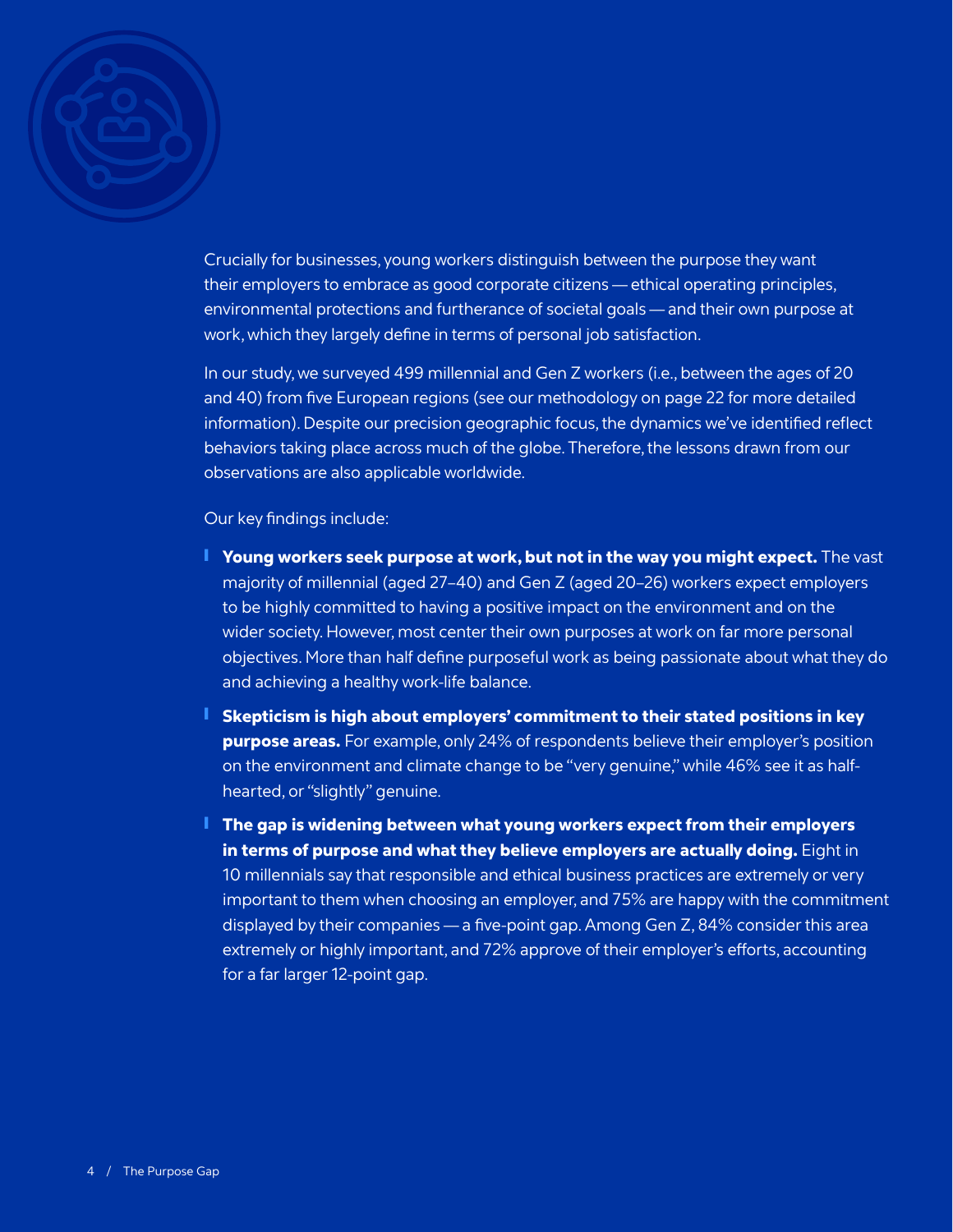- **I** Young people are struggling to live their purpose at work. Fewer than one in five (18%) of our respondents strongly believe they are living their day-to-day purpose in their work life. This is as serious a problem for companies as the widening gap between expectations and perceptions about corporate purpose. Nearly half of respondents identified unfair treatment from their supervisor and excessive workload as potential burnout risks. Such perceptions undermine the company's ability to cultivate the loyalty of younger workers and can lead to meager talent pipelines.
- $\blacksquare$  Poor intra-company communication undermines the purpose message. Many young workers simply aren't aware of their company's stance on ethical, social and environmental issues. For example, almost one-third of our respondents had no idea whether their employer had a long-term plan to become carbon neutral. Insufficient organizational knowledge — beyond one's individual job — not only undermines understanding of corporate values and purpose, but can also result in a lack of employee engagement that creates a disconnect between business opportunities and challenges and the ability to meet them.
- **Leadership needs a makeover.** Executive leadership style must evolve to meet today's imperative of winning the war for talent while accommodating a cornucopia of postpandemic workplace attitudes. After almost two years working entirely or mostly from home, often juggling video meetings and childcare or other home-related obligations, 43% of our respondents see flexibility as a key defining trait of a good leader.

Our study demonstrates that companies need to step up their efforts to convince the current generation of young, educated workers that they are serious about positively impacting not just shareholders but also employees, local communities and the world at large. Failure to do so, together with an inability to allow young talent to live their own work purpose, poses a serious risk to nurturing tomorrow's leaders and building a prosperous future for all constituents.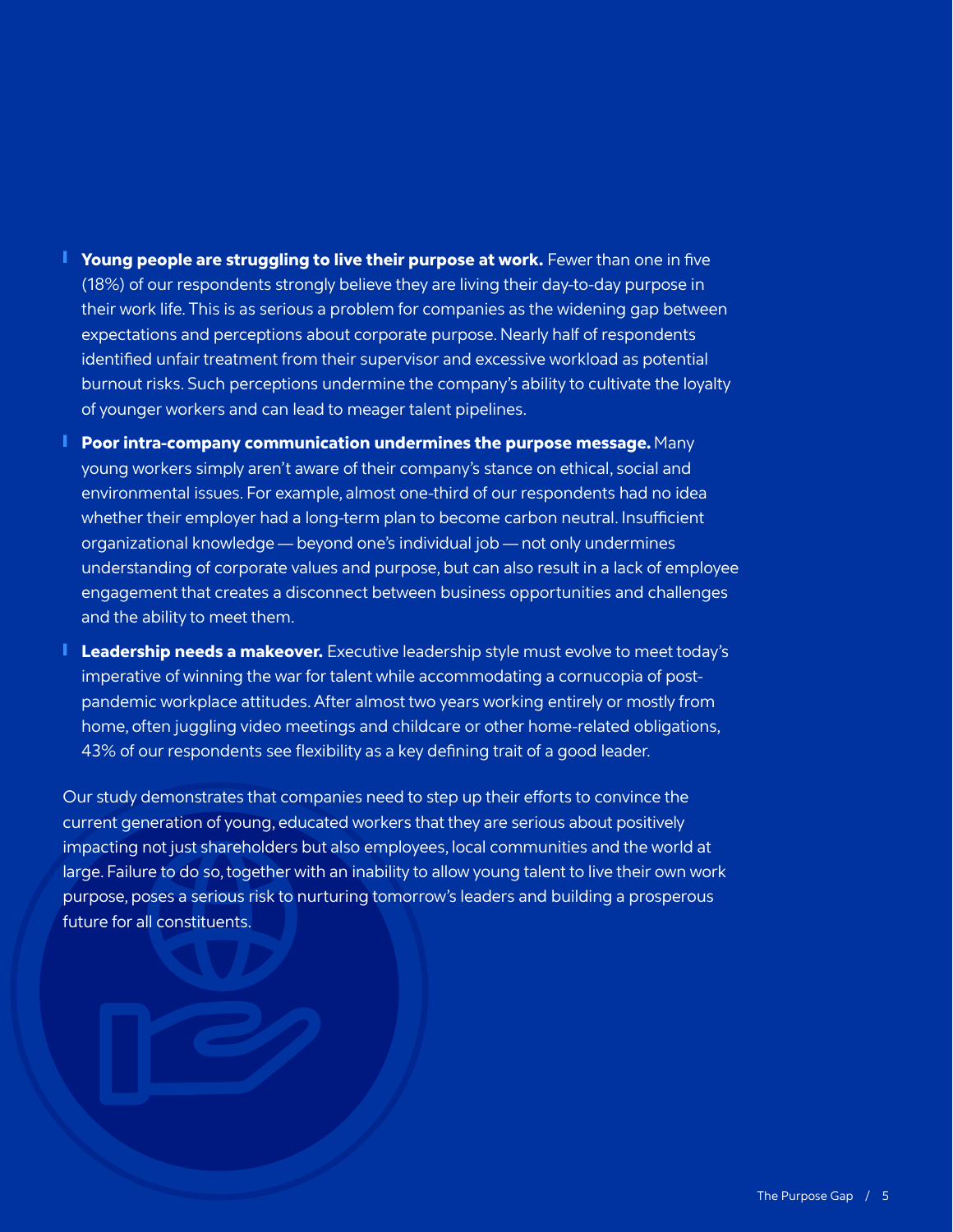# **LIVING AND WORKING WITH PURPOSE**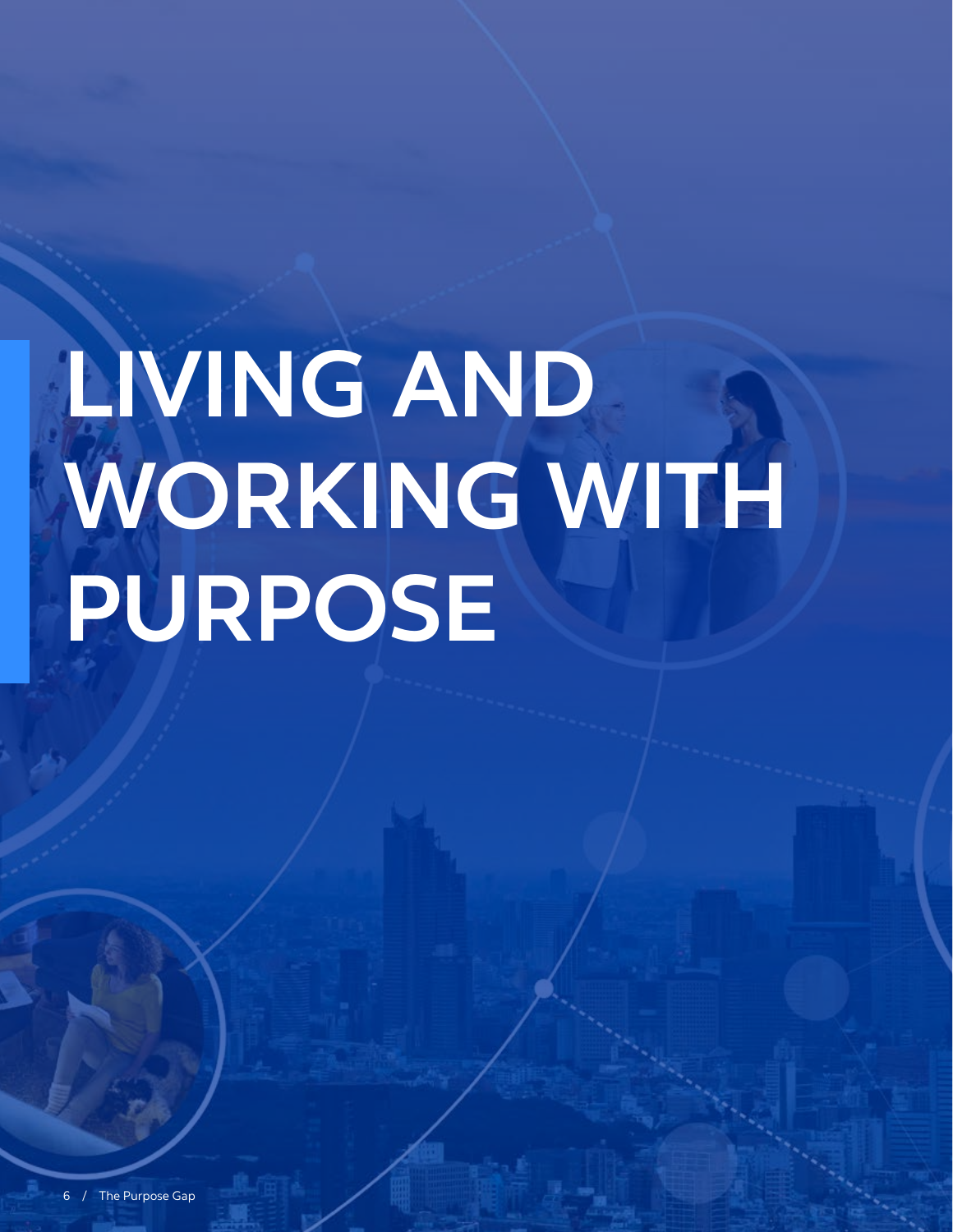Few businesses today seriously question that we live in the age of purpose. From pledges to increase minority representation on leadership teams, to partnerships with local community organizations and sustainability investments, companies all over the world have spent the last few years tripping over themselves to show consumers, shareholders and their own staff how engaged they are in promoting outcomes beyond turning a profit.

These efforts stem in part from a genuine concern with social, racial, environmental and other issues. However, they also owe much to the widespread perception that talented young people no longer work just to pay the bills. Young workers, the argument goes, need to feel they're contributing to the greater good, as well. The corollary is clear: In order to attract the talent you need, you need to show people they can help the world through their work in your company.

Our study reveals a somewhat different reality. What younger workers mean by purpose is actually twofold: Yes, the majority (65%) say it's extremely or very important for their employer to positively impact society in a way that reflects their own values; however, they also want a workplace that fuels their own personal sense of purpose.

And when it comes to defining what purpose means for them personally, millennials and Gen Z workers focus less on the external world and more on concerns and issues that have an immediate, direct impact on their work and personal life (see Figure 1, next page). In the words of a 31-year-old woman in our study who works in Germany's computer software industry, "It can be as simple as a project or role in a company. If I'm able to conduct it, that in itself gives me a lot of meaning and drive."

The majority (65%) say it's extremely or very important for their employer to positively impact society in a way that reflects their own values; however, they also want a workplace that fuels their own personal sense of purpose.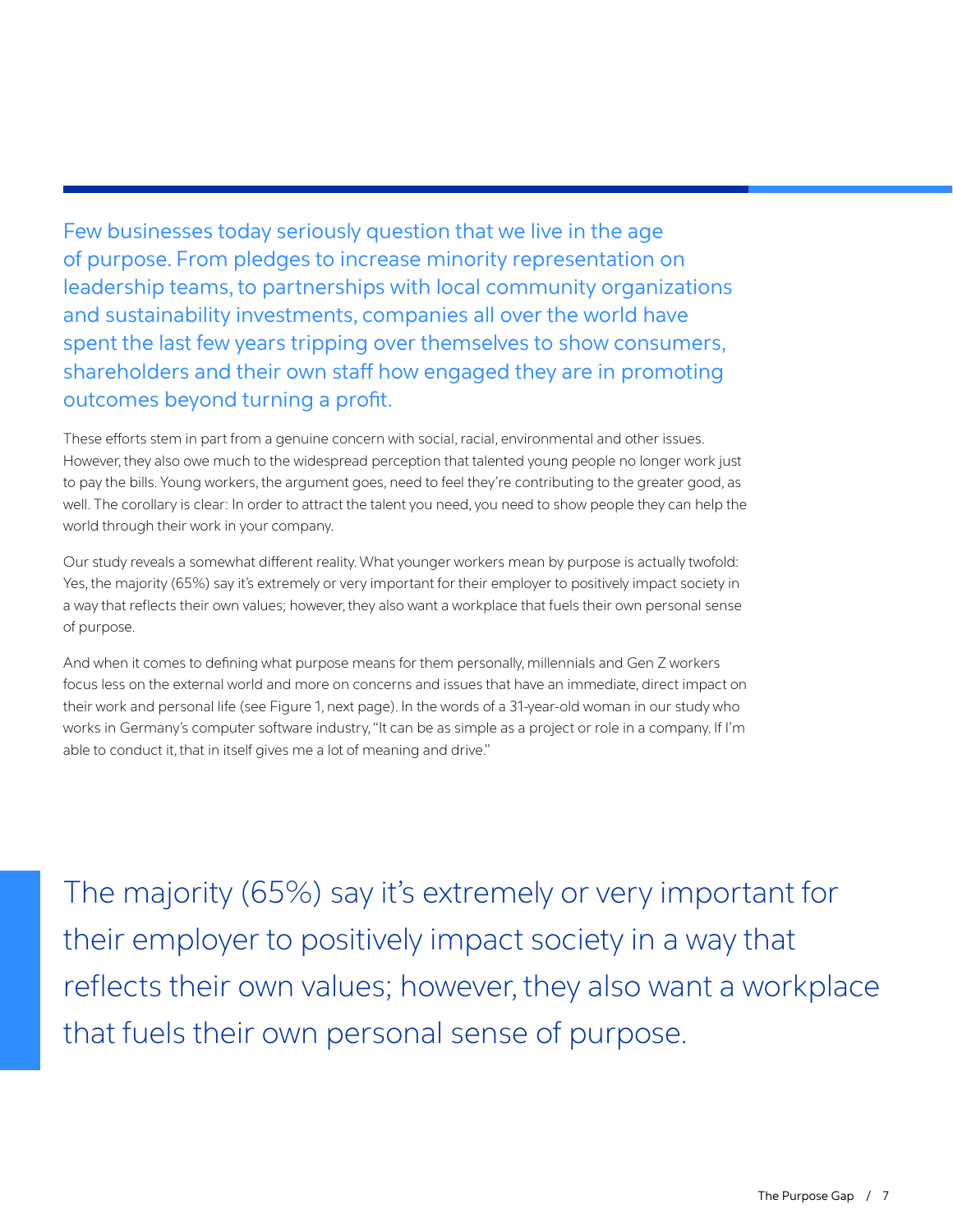In addition to defining purposeful work in terms of personal objectives, respondents overwhelmingly favor traditional metrics for gauging business performance (which 62% consider to be the most or very important) over purpose-focused metrics such as diversity and inclusion or poverty relief (24%).

### **Purpose, passion and pay**

Respondents were asked to select the top-three traits they'd use to define purposeful work. *(Percent of respondents naming each response in their top three)*



When it comes to defining what purpose means for them personally, millennials and Gen Z workers focus less on the external world and more on concerns and issues that have an immediate, direct impact on their work and personal life.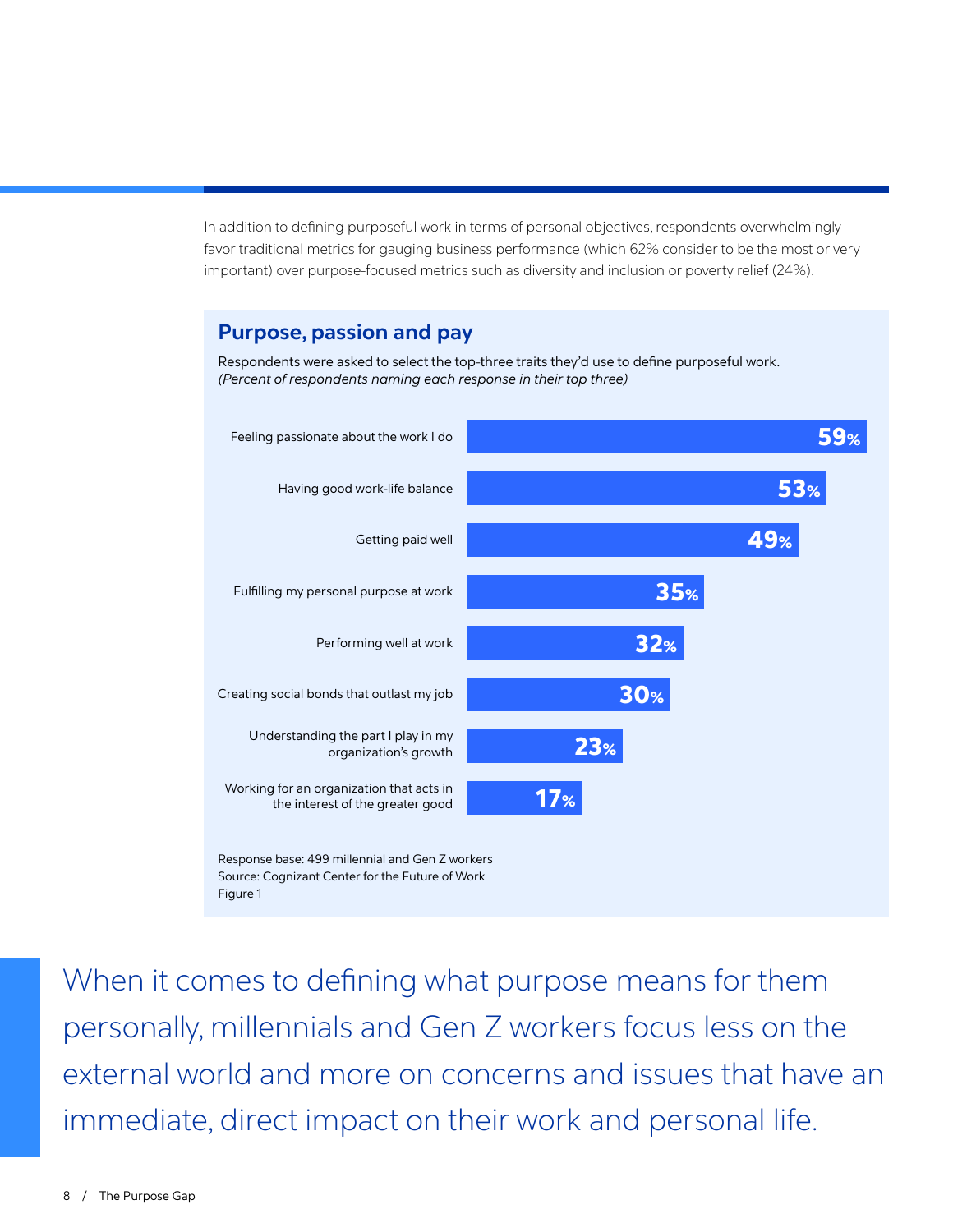### **Struggling to live their purpose**

It's alarming, then, that fewer than one in five (18%) respondents strongly agree they are living their purpose at work, and 47% unenthusiastically, or "slightly," agree. In this environment, the risk of burnout is high. The main burnout factors identified by respondents are unfair treatment from a supervisor (including unrealistic expectations, harassment and bullying), and an excessive workload (see Figure 2).

### **The burnout threat**

Respondents were asked to select the top three reasons they could burn out at their workplace. *(Percent of respondents naming each reason in their top three)* 



Response base: 499 millennial and Gen Z workers Source: Cognizant Center for the Future of Work Figure 2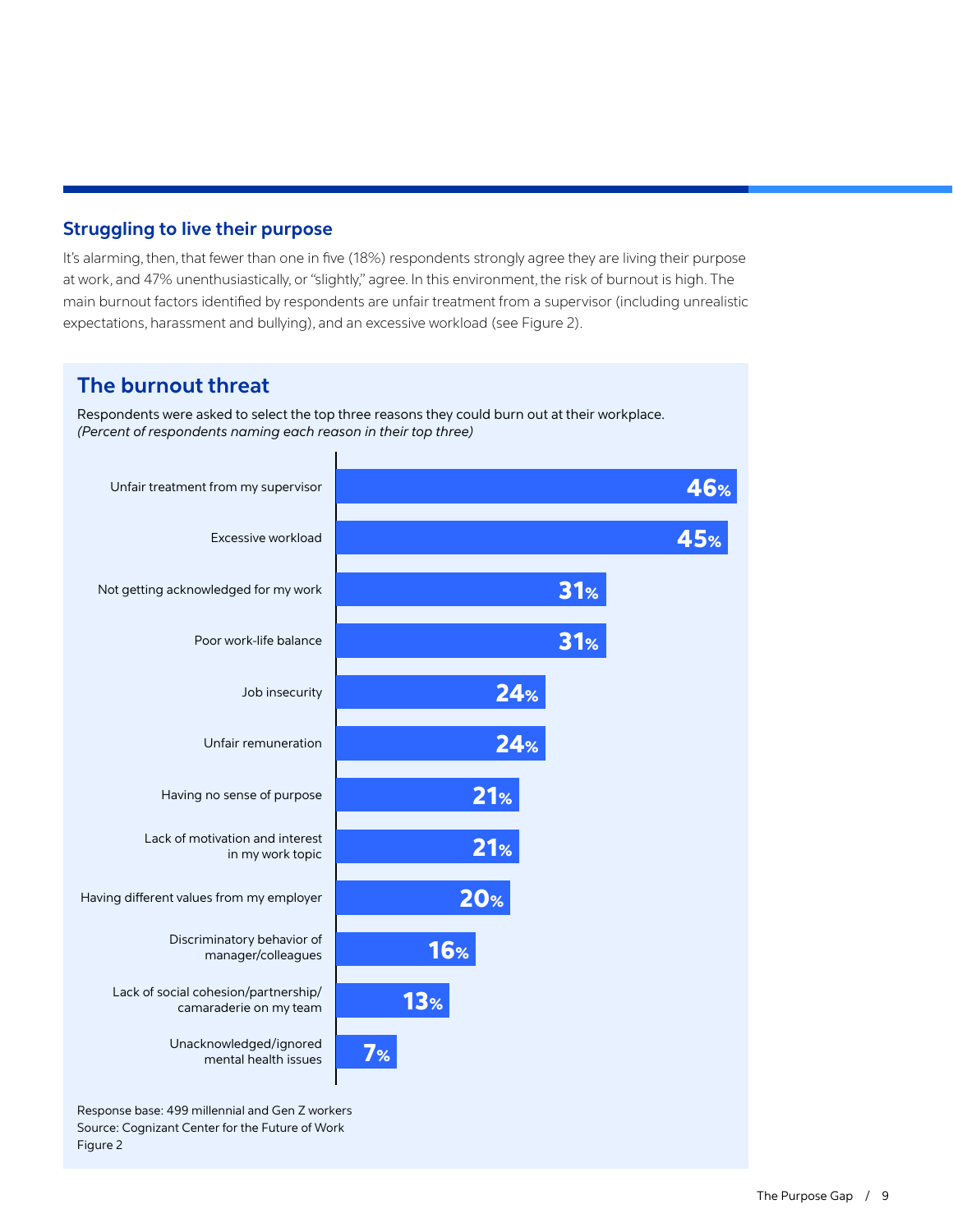A second red flag for businesses is the reported skepticism among respondents regarding their employer's commitment to their proclaimed positions on key environmental, social and governance areas (see Figure 3). At the minimum, this suggests internal communications aren't working as they should. Whatever the reason, there is a clear lesson for companies: It's not enough to pay lip service to social and environmental concerns; employees will only be convinced when they see real action.

### **More than youthful enthusiasm**

Not only are younger generations of skilled workers demanding a lot; their expectations are growing. When we compared millennials with their younger Gen Z peers, we saw a greater gap between what the youngest generation of workers expects from their companies in key purpose-related areas, such as ethical business practices and sustainability, and how they believe their employers are performing in those areas (see Figure 4, next page).

### **Walking the talk**

Respondents were asked to what extent they believe their employer's proclaimed positions in the following areas to be genuine. *(Percent of respondents who said "very genuine")*

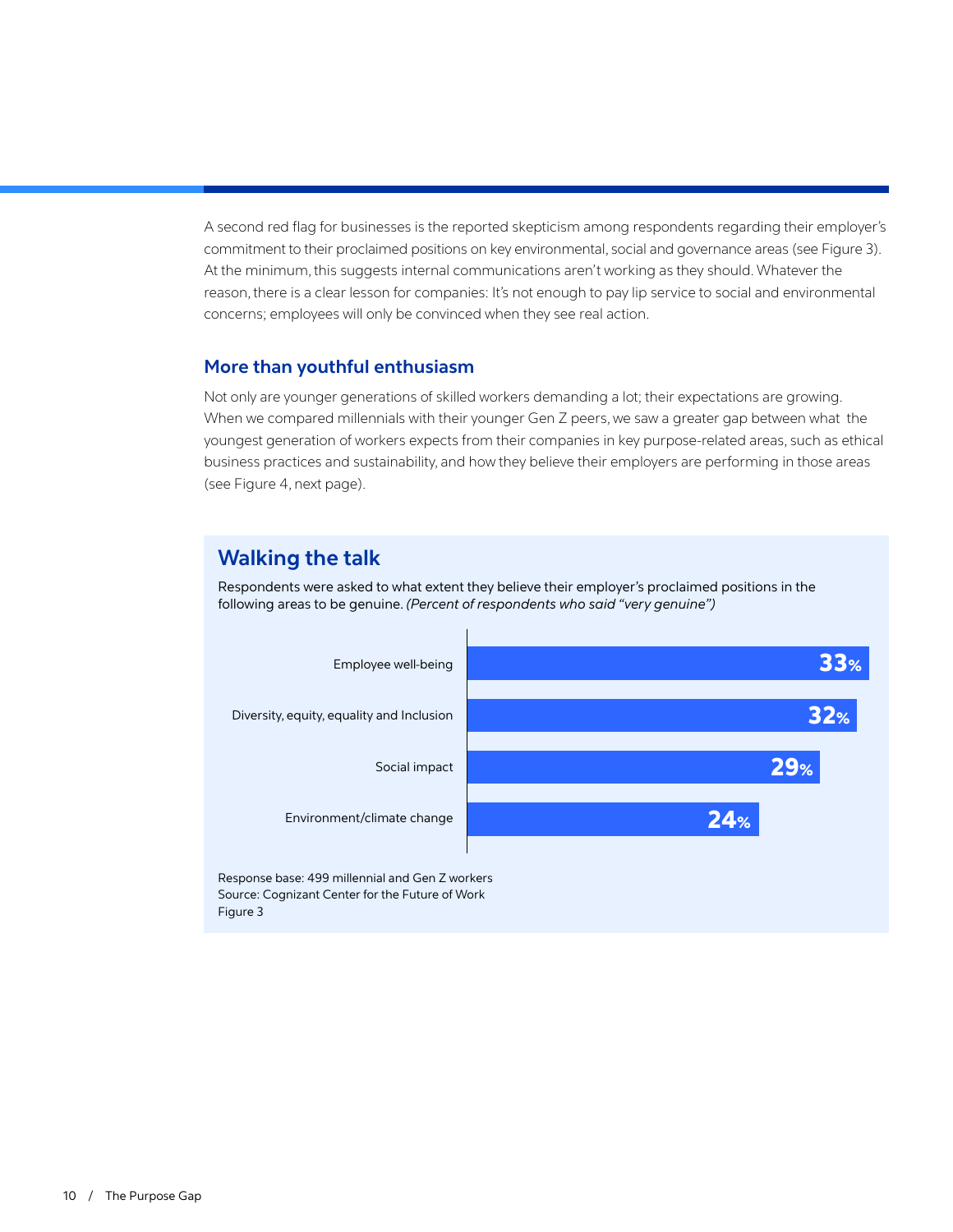### **The widening purpose gap**

Respondents were asked to rate the importance of various traits when choosing an employer and also how they assess their own employer when it comes to delivering on that trait. *(Percent of respondents saying "very important/important" and "very committed/committed")*

**My organization is committed to this** 

**This is important/very important when choosing an employer** 



### RESPONSIBLE AND ETHICAL BUSINESS PRACTICES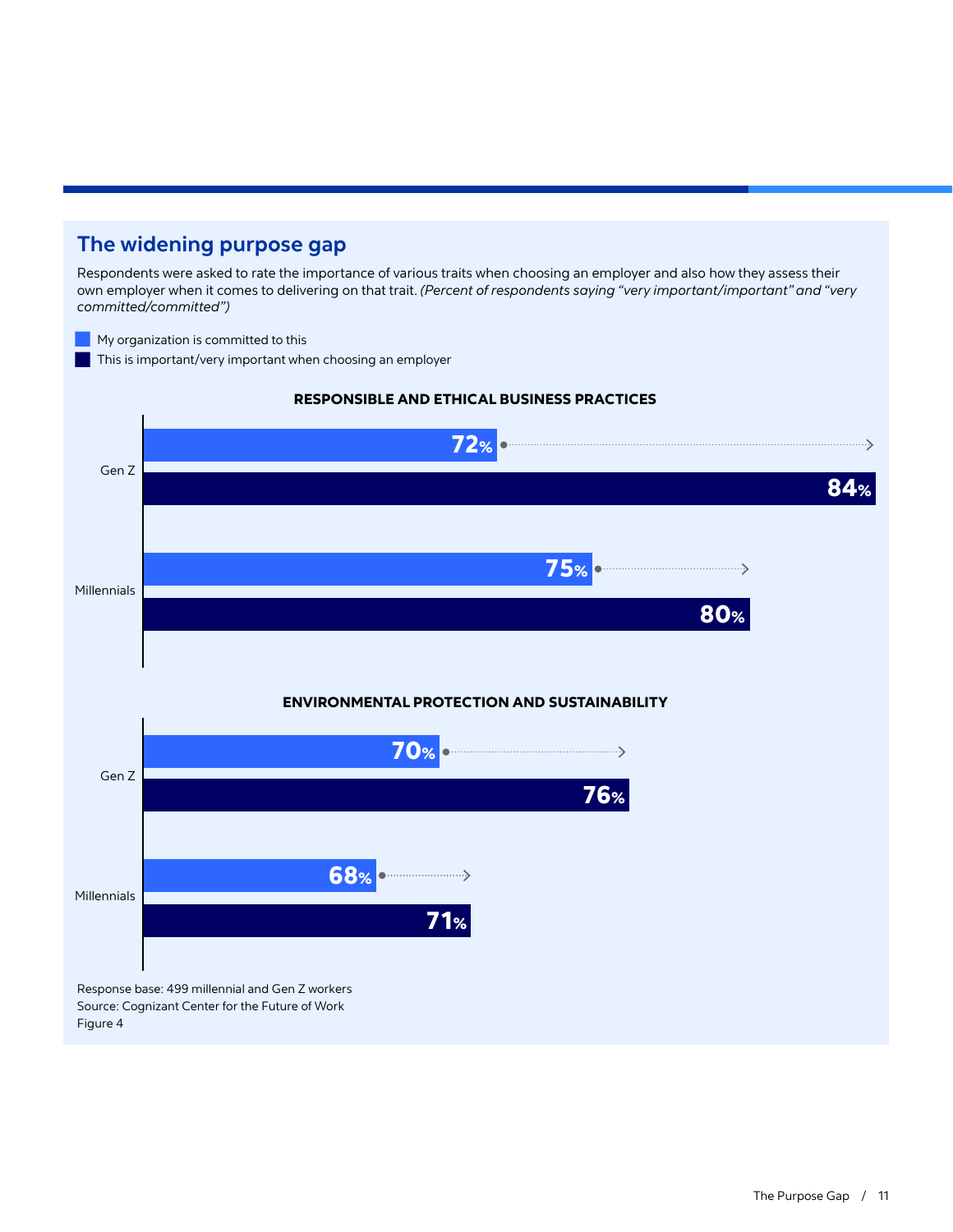It may be tempting for companies to dismiss Gen Z's attitude as reflecting the idealism of the young and to expect their enthusiasm to fade as they spend more time in the job market and accumulate more personal and financial responsibilities.

That would be shortsighted, for at least two reasons. The first has to do with the timeframe in which these different young cohorts started working. Studies show that the economic environment in which an individual joins the job market is a key factor in determining both their overall attitude toward work and their longer-term financial prospects.<sup>1</sup>

Many millennials graduated around the time of the Great Recession in 2008–09 and still bear the scars of that crisis's prolonged impact on job markets, which has contributed to making them more conservative in their attitude to work. Gen Z workers, meanwhile, are riding the rollercoaster of the "pandemic job market": a deep plunge (or one just averted by quick government intervention) followed by a meteoric recovery that has increased the leverage of workers — all the while making it clear that it is, after all, perfectly possible for many people to be productive working remotely and with flexible hours.<sup>2</sup>

The second has to do with the evolution of social and environmental awareness that has been one of the hallmarks of society since the early 2010s. Gen Z lived their adolescence and early adulthood in a world characterized by #metoo, Occupy Wall Street, Black Lives Matter and climate change protests — all reflective of long-simmering problems that have increasingly made headlines and, crucially, colonized social media feeds.

In short: Don't count on the sense of social and environmental purpose and the demands of the younger cohort fading as the years pass.

It may be tempting for companies to dismiss Gen Z's attitude as reflecting the idealism of the young and to expect their enthusiasm to fade as they spend more time in the job market and accumulate more personal and financial responsibilities. But that would be shortsighted.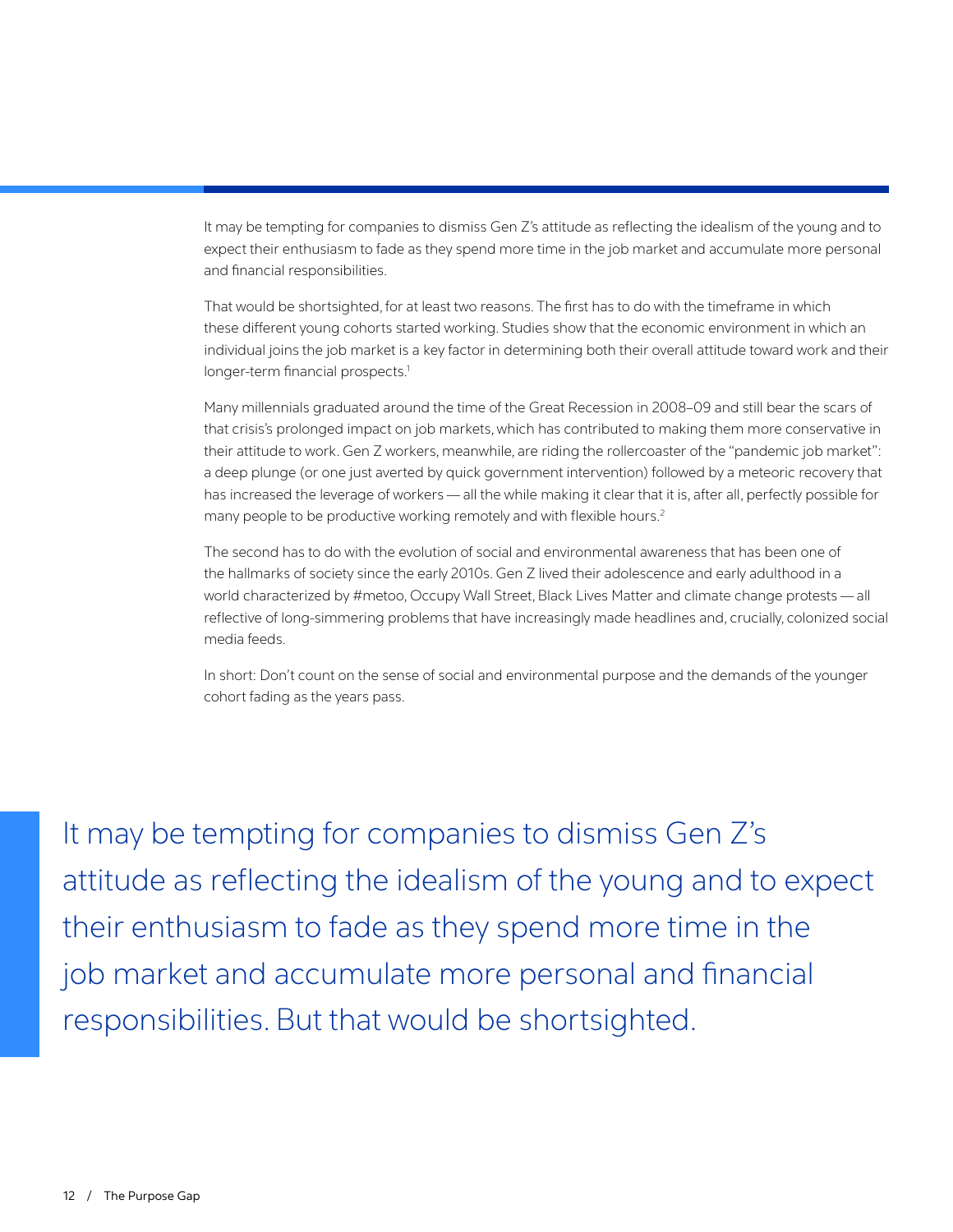# **HOW TO CLOSE THE PURPOSE GAP**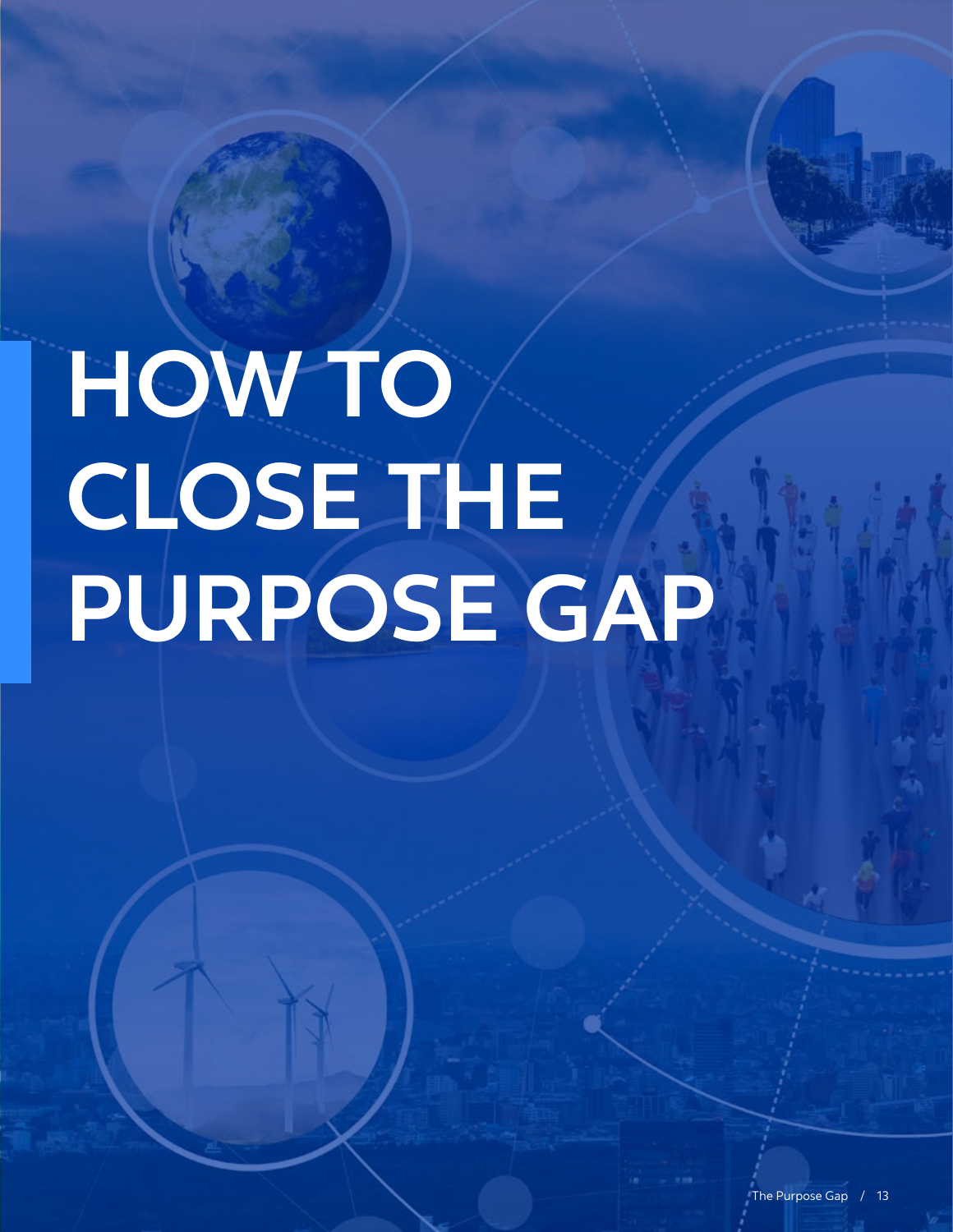With no end in sight to growing expectations for purpose at work, our research has revealed steps businesses can take to close the existing gap in this area.



### **1. Get your internal communications right**

Our study makes it clear that employees are often unaware of their employer's efforts in many areas of purpose. For example, more than one in five respondents couldn't say whether their organization's performance metrics were aligned with its vision and values; a similar number said they didn't understand their company's mission, while more than one in four weren't sure whether a realistic long-term plan was in place to achieve carbon neutrality.

It's hard to overstate the negative effects of such a lack of employee knowledge. Employees who don't have a holistic picture of the business they work for will ultimately feel disengaged and struggle to think strategically about the opportunities and challenges the business faces. Further, they'll fail to see the company's wider purpose beyond the bottom line and even how their job can help them fulfill their personal purposes.

At the same time, businesses often struggle to understand their young workers. For example, after years of companies seeking to lure young talent and equip their offices with free snacks and beverages and even ping-pong tables, recent research reveals that, nice as these "fun" perks are, young workers actually see them as less important than respectful communication.<sup>3</sup>

Companies developing a communication strategy to close the purpose gap must start by asking themselves, "What don't our young workers understand about our corporate purpose?" and "What don't we understand about their personal purpose?"

There is a growing need for a leadership position that sits between marketing and HR to ensure fluid communication across the company about its values and what it seeks to achieve beyond the bottom line. (For more on this and other relevant HR roles of the future, see our report "[21 HR Jobs of the Future](https://www.cognizant.com/us/en/whitepapers/documents/21-hr-jobs-of-the-future-codex5450.pdf)."4)

In addition, companies need to do the following:

**I** Involve managers in internal communications. In most circumstances, one-size-fits-all communication is ineffective and can even be counterproductive. Yes, key information needs to be widely known and understood, but people have different working styles, and effective communication depends on the right message reaching the right person at the right time.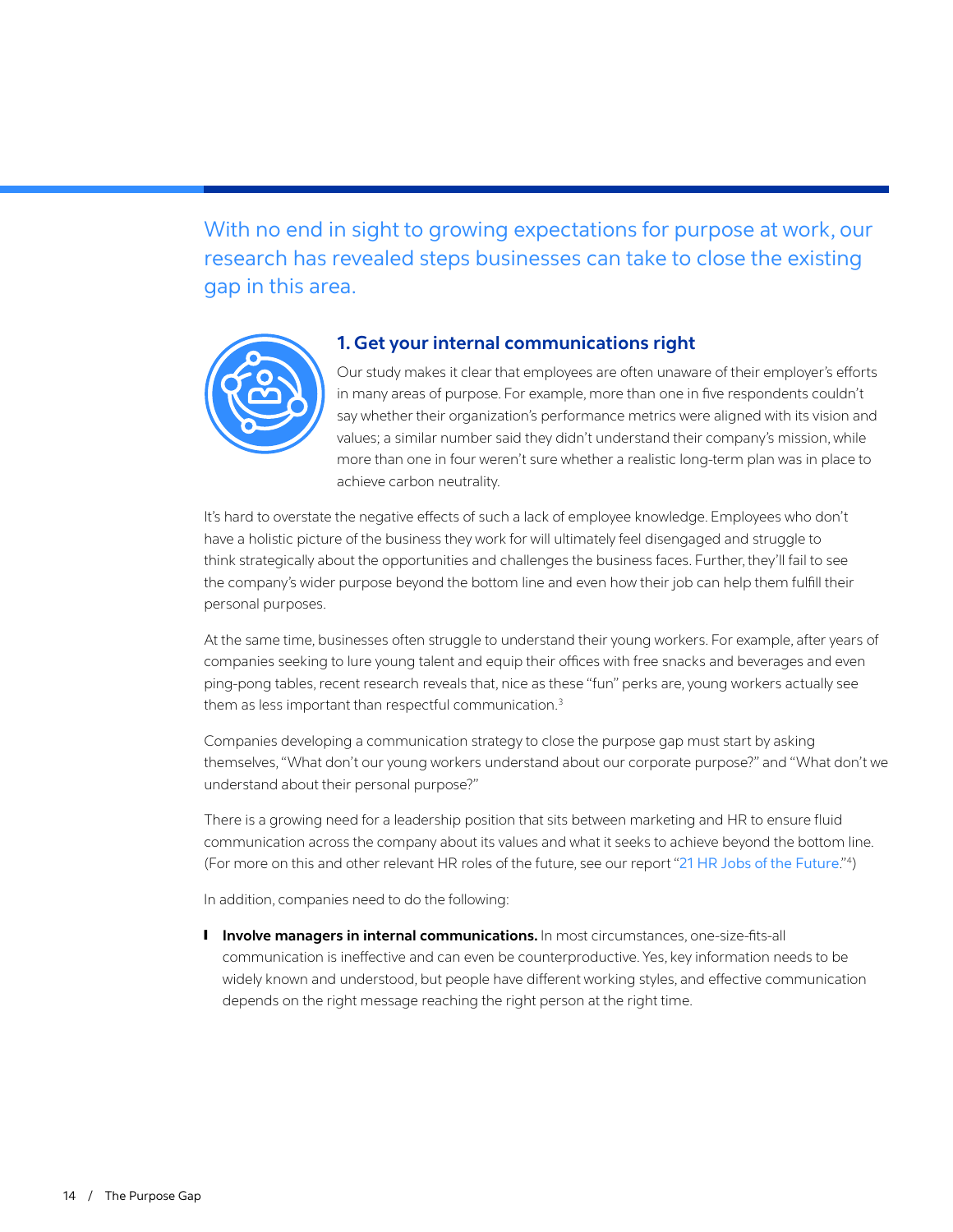The age of micromanagement is dead. Or, at least, it should be. Young people will not achieve the purposeful work they crave — including their highest personal priorities of finding passion for what they do and having a healthy work-life balance — if they are constantly monitored on what to do and how to do it.

Managers are the ideal people to do this because no one knows people on their team so well (from their strengths and weaknesses to their personal values and their occasional personal and family difficulties). Never has this been more important than in an age of hybrid work, when face-to-face meetings are less frequent. Moreover, managers are by nature the link between the companies' foot soldiers and its leaders, and hence ideally placed to maintain a constant flow of two-way communication.

Companies must train managers to identify and apply the best-suited communication methods for each circumstance. Our survey showed that 58% of young workers see frequent communication on the consequences of decisions and actions as one of the most important approaches to communication; a similar amount favors adept listening and personalized attention.

**I** Use tech wisely. Technology, it goes without saying, is crucial to good communication, especially when some (or most) people on a team are working remotely. But companies must use tech with care if they want it to fulfill its role of ensuring young workers understand where corporations stand, when it comes to purpose and other areas.

Sixty-three percent of our respondents agree that excessive connectivity makes their attention become too divided. So it's vital not to over-index on digital communications to convey messaging on corporate purpose.

Moreover, as anyone at the receiving end of an overwhelming volume of emails and other kind of messages can attest, sometimes the best way to ensure an idea is not known is to hide it in plain sight. Attention spans are limited, and not every message will be read, let alone absorbed.

To use tech wisely, companies can draw inspiration from the approach taken by Healx, a startup based in Cambridge, UK, that develops AI-powered treatments for rare diseases. The company combines a monthly newsletter that provides a high-level view of the company's strategic priorities with an online platform that Healx's director of strategic alignment and communication defines as "a one-stop shop for any information you need or question you have" about the business.<sup>5</sup>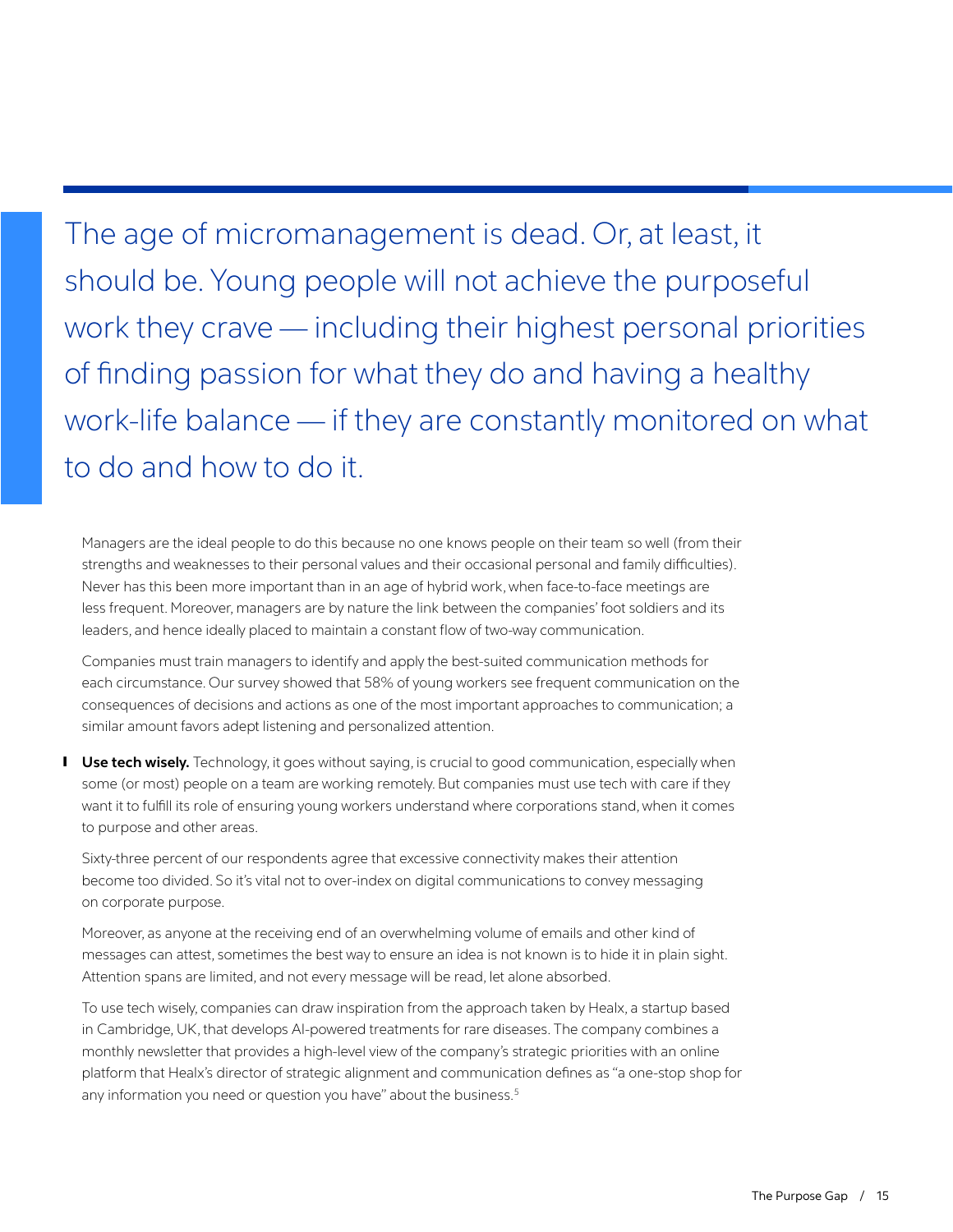

### **2. Empower young workers to fulfill their personal purposes**

The age of micromanagement is dead. Or, at least, it should be. Young people will not achieve the purposeful work they crave — including their highest personal priorities of finding passion for what they do and having a healthy work-life balance — if they are constantly monitored on what they do and how they do it. That requires vision and encouragement.

In a hybrid workplace, micromanagement can take an even greater toll on workers, including the feeling they are not trusted. Conversely, empowering team members with more autonomy to achieve business goals and contribute their ideas on a range of business-related areas will increase worker satisfaction, creativity and productivity. This means they will also be less likely to quit.6

Other guidelines for businesses to follow include:

**I** Empowerment and quidance go hand-in-hand. Empowering employees means it makes more sense to make them accountable for their performance at work. Our conversations with young workers indicate they don't want to avoid responsibility for the outcome of their work; they just reject the notion of being told what to do every step of the way.

What empowerment doesn't mean, however, is leaving employees unsupported, especially when they are just starting their work lives, are new to a company or are facing a novel or tricky situation. As a 33-year-old man in our study from a UK management consultancy explained: "A lot of what I do is quite self-driven. I have some flexibility in what is being done, but I do need some instructions."

**I** Help people understand how they can build a career in the company. Guidance is necessary not only in individual projects and tasks; it is equally important when it comes to young people's careers. In our study, a 26-year-old man in the UK biotech industry explained he had left a job where he had acquired "very solid experience" due to the lack of a clear growth path ahead.

His frustration highlights how skilled young people struggle to envision a long-term career in many organizations today. This can deprive companies of a strong pipeline of future leaders and put them in a position of constantly waiting for new senior hires to get up-to-speed in their new environment.

If companies want to retain their best talent — saving money and increasing broader job satisfaction in the process — they need to make sure their young workers understand how they can fulfill their personal purposes.

Relevant learning and development opportunities are important, but often insufficient. Businesses can take a page out of Aer Lingus' playbook. The Irish airline assigns each of its young workers a talent manager to help them develop in their first couple of years with the company. This helps them to not only get to know the company better, but also understand how they can build a career there.

"Businesses must realize they need to be attractive for workers, and not just from a financial point of view. Especially in high-value jobs, if people are bored or feel they aren't benefiting from their job, they simply walk away," said Kevin Tuohy, head of software engineering at the airline, in a recent conversation with us.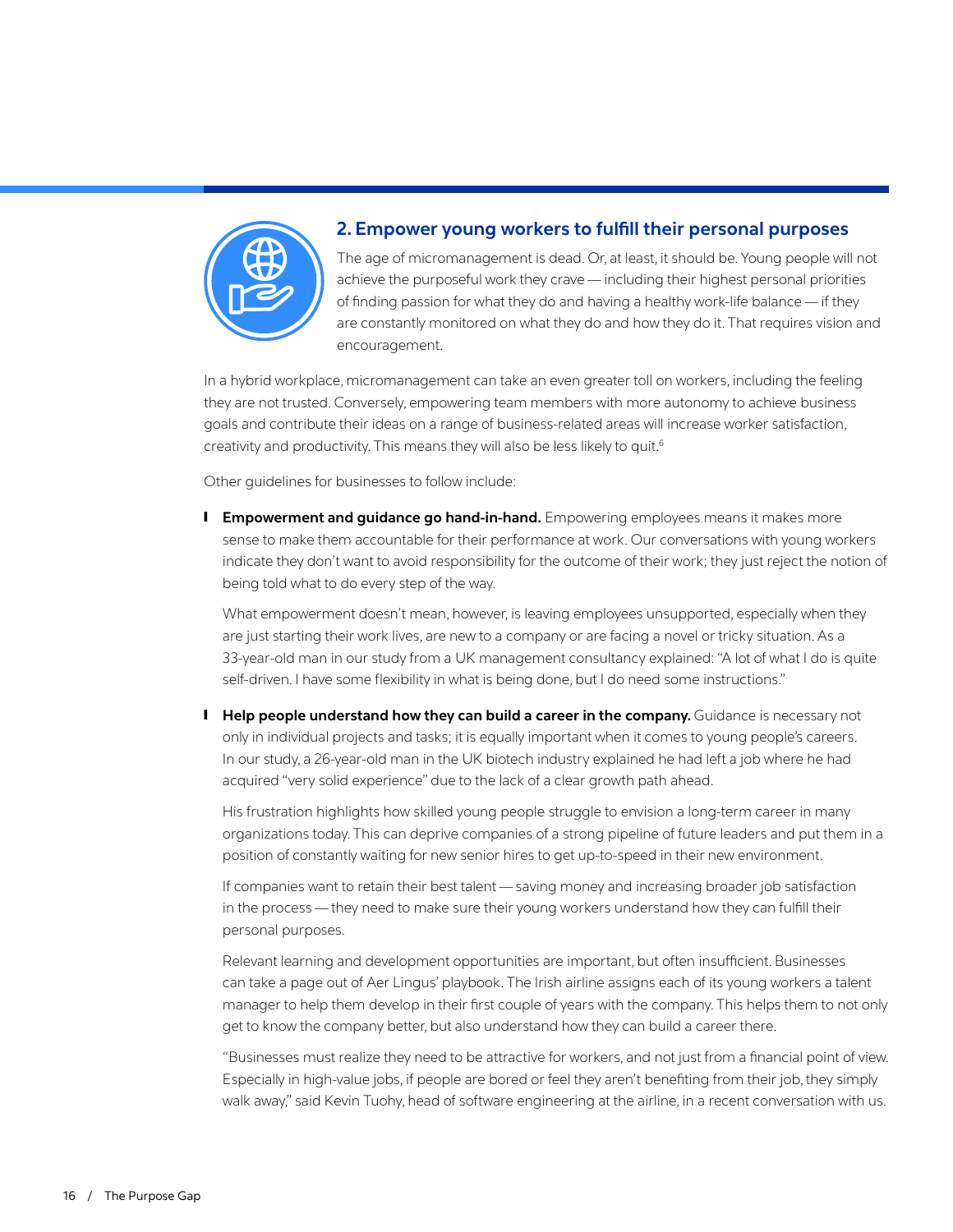

### **3. Modernize your current leadership**

At first sight, corporate leaders might believe it's up to someone else (perhaps HR or the communications department) to ensure younger employees understand the corporate purpose and the extent to which they're able to live their personal purpose at work. But leadership must be at the heart of this effort, for two reasons.

First, as we have seen, young workers are skeptical of the authenticity of their employer's commitment to stated social and environmental goals. It is incumbent upon leadership to make sure the company walks the talk.

Second, it's ultimately up to leaders to make decisions in areas such as remote-work and promotion policies that will ultimately allow young workers to fulfill their individual purposes at work. When creating these policies, leaders must have a profound understanding of the changing dynamics that affect the work and personal lives of their younger colleagues.

When we asked our respondents to identify the leadership traits that mattered most to them, flexibility came out on top, even above traditional (and still essential) characteristics, such as honesty and work competence (see Figure 5).

### **Leadership in the purpose-driven age**

Respondents were asked to name the top three leadership traits for supporting their sense of purpose. *(Percent of respondents naming each trait in their top three)*

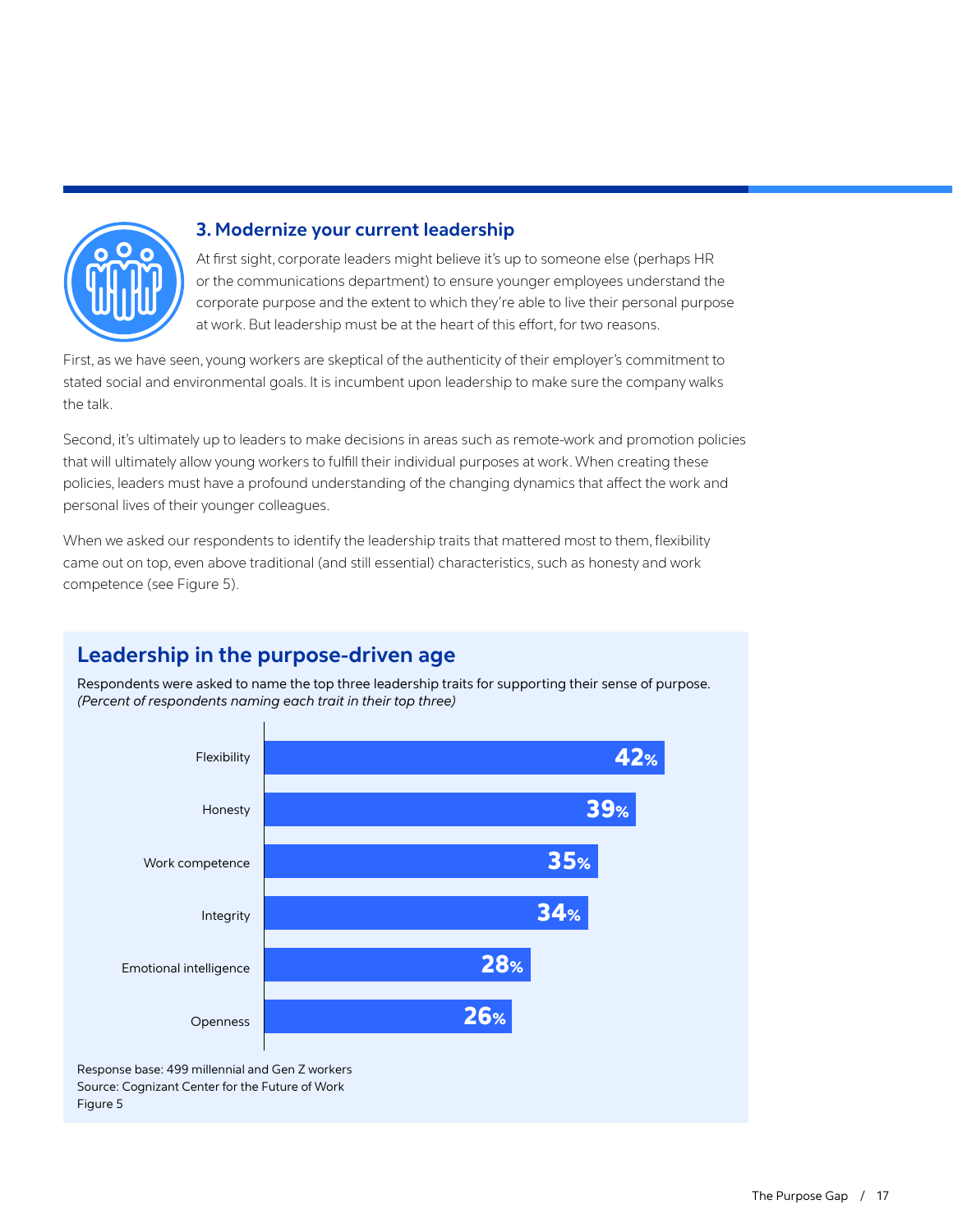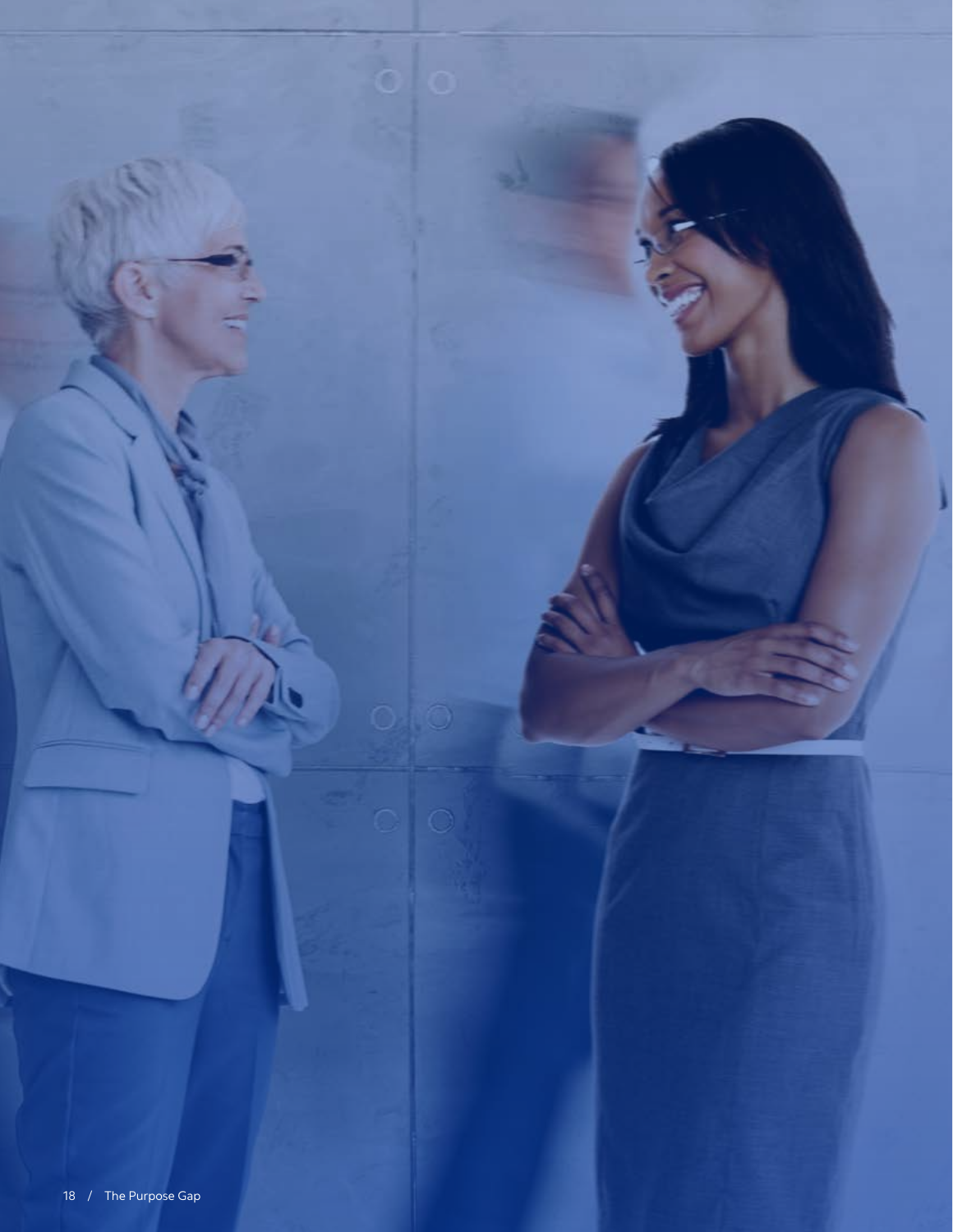While it's natural for employees to value flexibility after almost two years of responding to pandemicimposed needs, this trait may still not come as naturally to leaders themselves. When that is the case, leadership training may be necessary.

In addition, leaders need to:

**I** Be the change employees want to see in the world. Workers will have little reason to doubt the authenticity of the company's commitment to positive outcomes beyond the bottom line if they see leaders rolling up their sleeves to directly take part in promoting positive social and environmental outcomes.

Kate Isaacs, an MIT lecturer who has spent years researching business-led ventures with social impact, has identified the ability to tell a clear and purposeful story and to combine institutional goals with community priorities as some of the common elements of effective leaders.<sup>7</sup> She points to the case of Bob Rivers, the CEO of Eastern Bank, a lender based in Boston. Not only did he open the first bank branch in two decades in a formerly prosperous textile mill town, but he also helped launch initiatives to improve the region's outlook through, for example, bilingual work training and investment in local businesses.

**I** Learn to be a follower. The definition of a leader from a 30-year-old woman in our study from Sweden's automotive industry goes straight to the point: "You can't be a good leader unless you can also be a good follower." Leading doesn't mean having all the answers. Young talent knows no one has them and struggles to takes seriously leaders who pretend they do.

Knowing how and when to learn from others, notably from younger workers, is an essential part of being a good leader. It will not only help build a better company by inviting more diverse views on how and where to steer the business, but it will also assure young workers they're being heard. It is hard to understate the importance of this when nearly four in 10 of our respondents admitted a reason for quitting was the feeling they were unvalued.

Reverse mentoring is a key way of accomplishing this. The current rate of social change has made it even more important for leaders — especially those with long tenures at the same company — to listen to those who are less embedded in the organization's culture and retain the strongest connections with the outside world. That normally means younger workers.

Reverse mentoring can also be valuable when it encourages relationships between people at different career levels This will facilitate inter-generational dialog in the company and help both sides — young mentors will understand better what the company does to pursue its purpose and how they can operate more effectively in the corporate environment.

Leading companies are taking steps to ensure the benefits of reverse mentoring or similar programs reach the entire organization. For example, US beauty product company Estée Lauder distributes bi-monthly alerts to all employees, including leadership, about topics discussed in a sharing portal created by reverse mentors to exchange ideas.<sup>8</sup> At Italian luxury goods maker Gucci, a "shadow board" of millennials has been meeting regularly with the senior team since the mid-2010s.<sup>9</sup>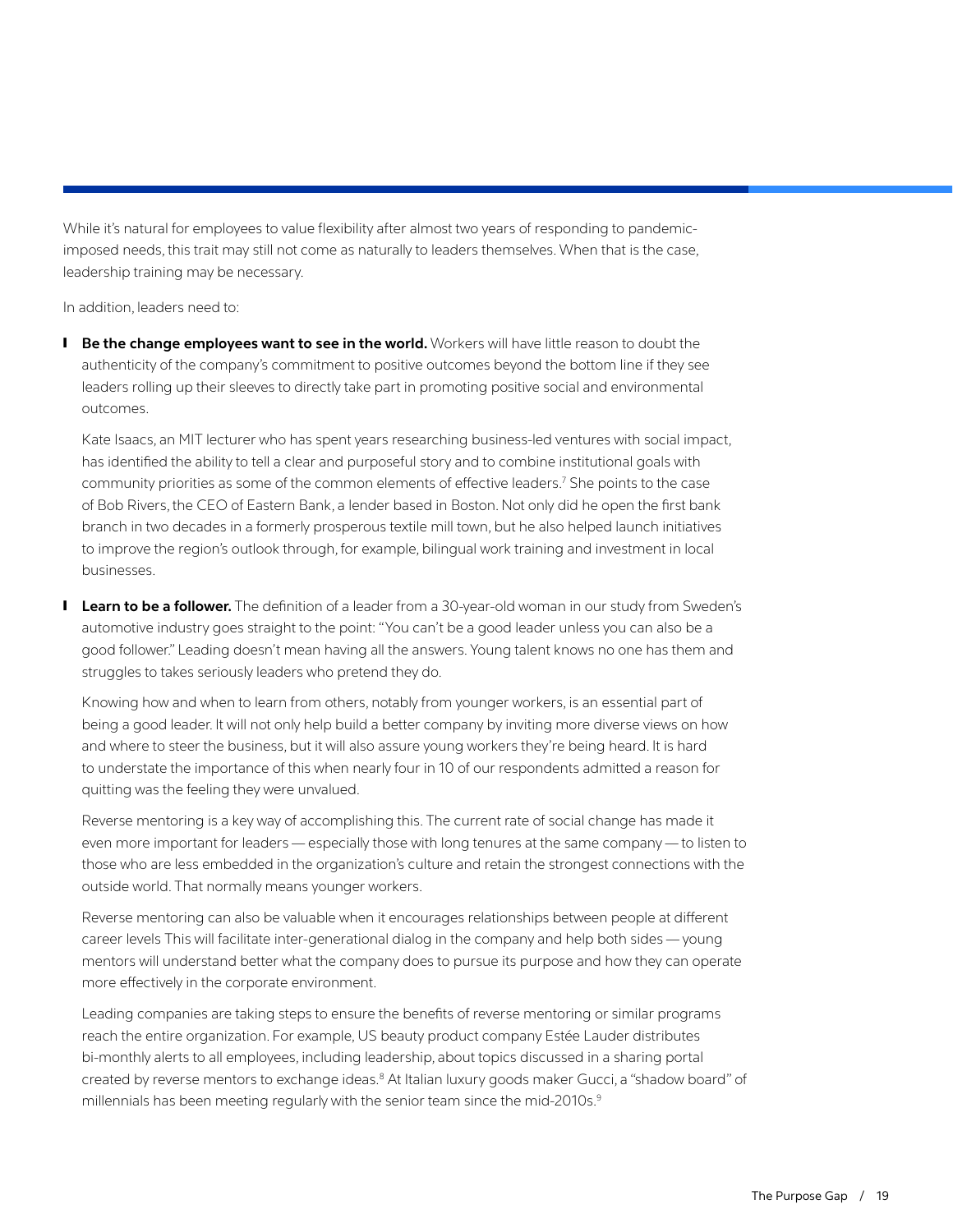# **A MULTIFACETED JOURNEY**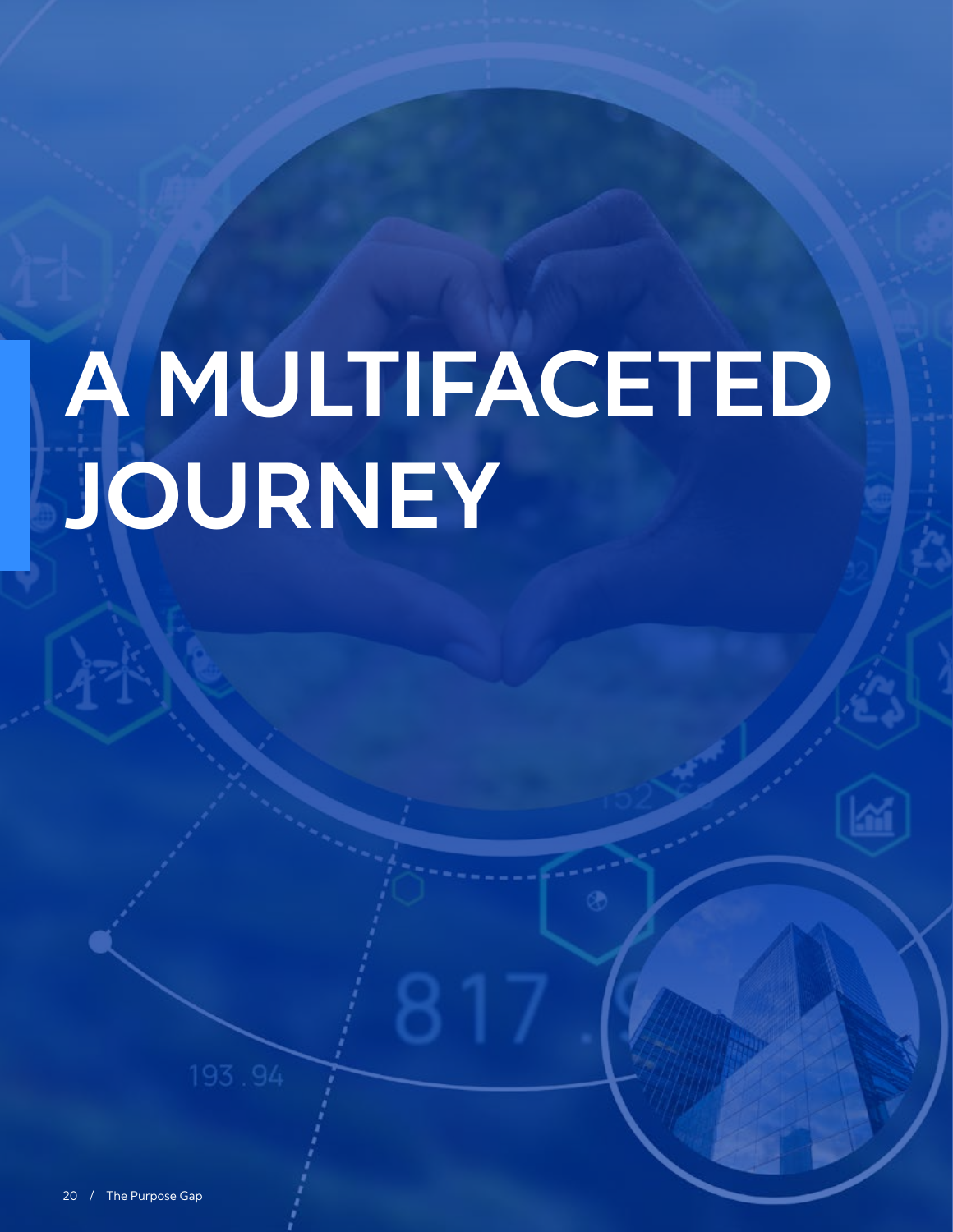Making sure young people both understand what the company is doing to pursue its wider purposes and that they're able to achieve their own personal purpose at work is not just an ongoing process; it is also a multifaceted journey.

Three very different areas of corporate activity need to be calibrated to support it:

**I** Plan for skill development in the hybrid age. Our study leaves no doubt about the preference for hybrid work policies: 87% of our study respondents reject a return to a fully in-office model. However, most admit that the office remains the best place to develop key skills, such as conflict management and networking.

The lesson: To make staff feel they are developing their skills at work in the hybrid age, companies will need to both prioritize learning and development during the scarce office time available and make the best use of tech-based solutions, including extended reality options in the emerging "metaverse." (For more on this topic, see our report "[Infusing XR into Remote Collaboration](https://www.cognizant.com/futureofwork/whitepaper/infusing-xr-into-remote-collaboration)."10)

**I** Define purpose-related metrics and report on them. Only one in five of our respondents strongly agreed that their organization's performance metrics align with its vision and values. Companies must make sure they not only take steps to pursue their wider purposes, but also define specific goals and periodically report on them.

Clearly established objectives and key results (OKR) for corporate purposes beyond the bottom line could work wonders for improving young workers' perspective of their employers.

**I** Make conscientious choices about your company's hierarchy levels. While young workers reject ways of working characterized by strong hierarchical relationships, less than one in five wants to work for an extremely flat company. Too much hierarchy can alienate less senior people, but with too little, young workers may struggle to understand where to turn for guidance.

Companies must weigh the pros and cons of different levels of hierarchy, including on younger workers' ability to pursue their purpose at work, and make a conscientious decision about the balance they want to strike.

In the end, organizations are embedded in the societies of which they are part. As social values and needs evolve, so will workers' purposes. Being by their side in this journey is key to remaining relevant today and tomorrow.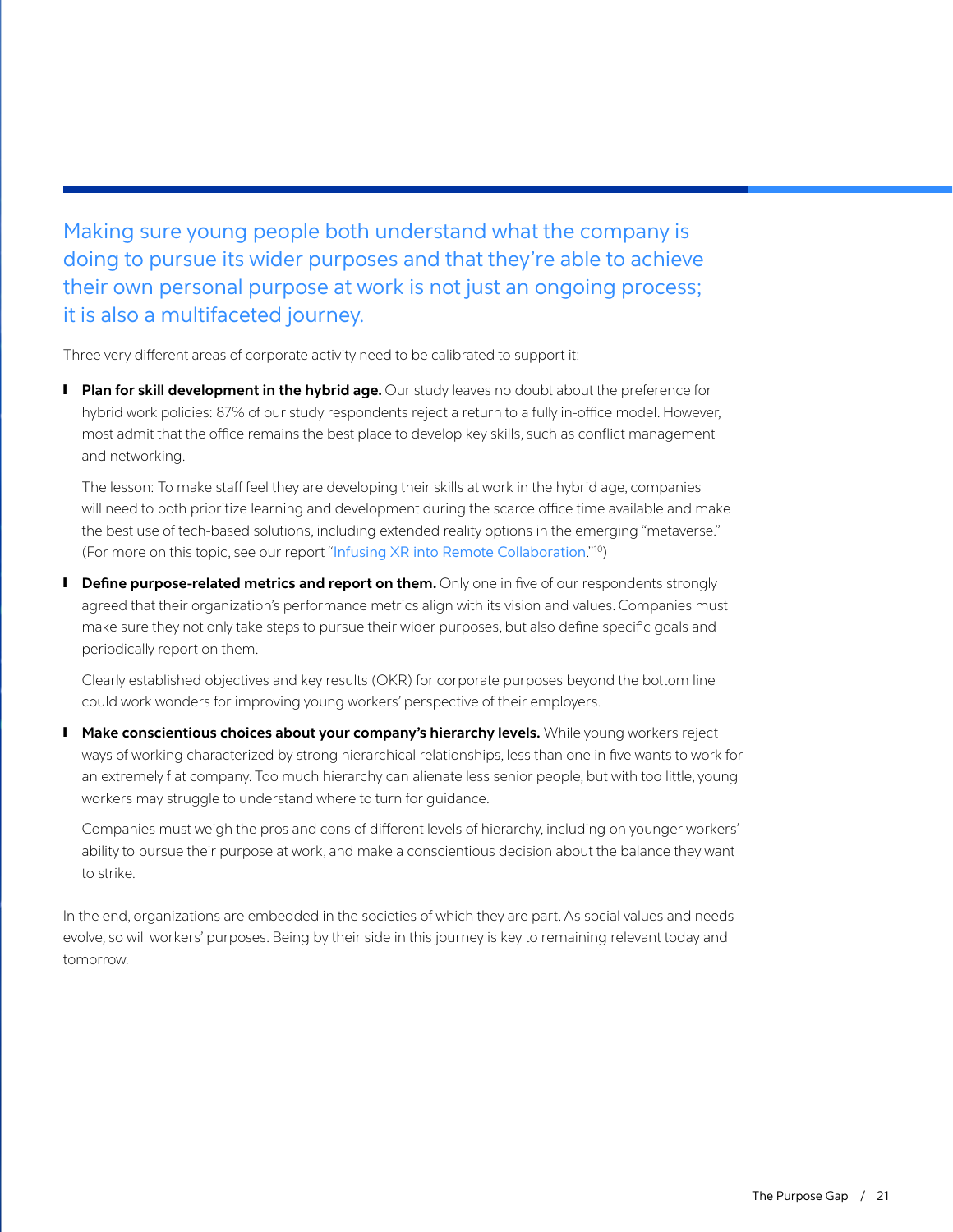# **Methodology**

We joined forces with Finnish organization The NextGen Project to survey 499 young workers from five European regions, 16 industry groups and three age cohorts:



In addition, we conducted in-depth interview with young workers with the following age, industry and country profiles:

- Accounting software, 36, Finland
- **I** Automotive, 30, Sweden
- **I** Biotechnology, 26, UK
- **I** Computer software, 31, Germany
- **I** Financial services, 28, Germany
- International relations & affairs student, 21, Switzerland
- **I** Management consulting, 33, UK
- **I** Oil & energy, 28, France
- **I** Sporting goods, 23, the Netherlands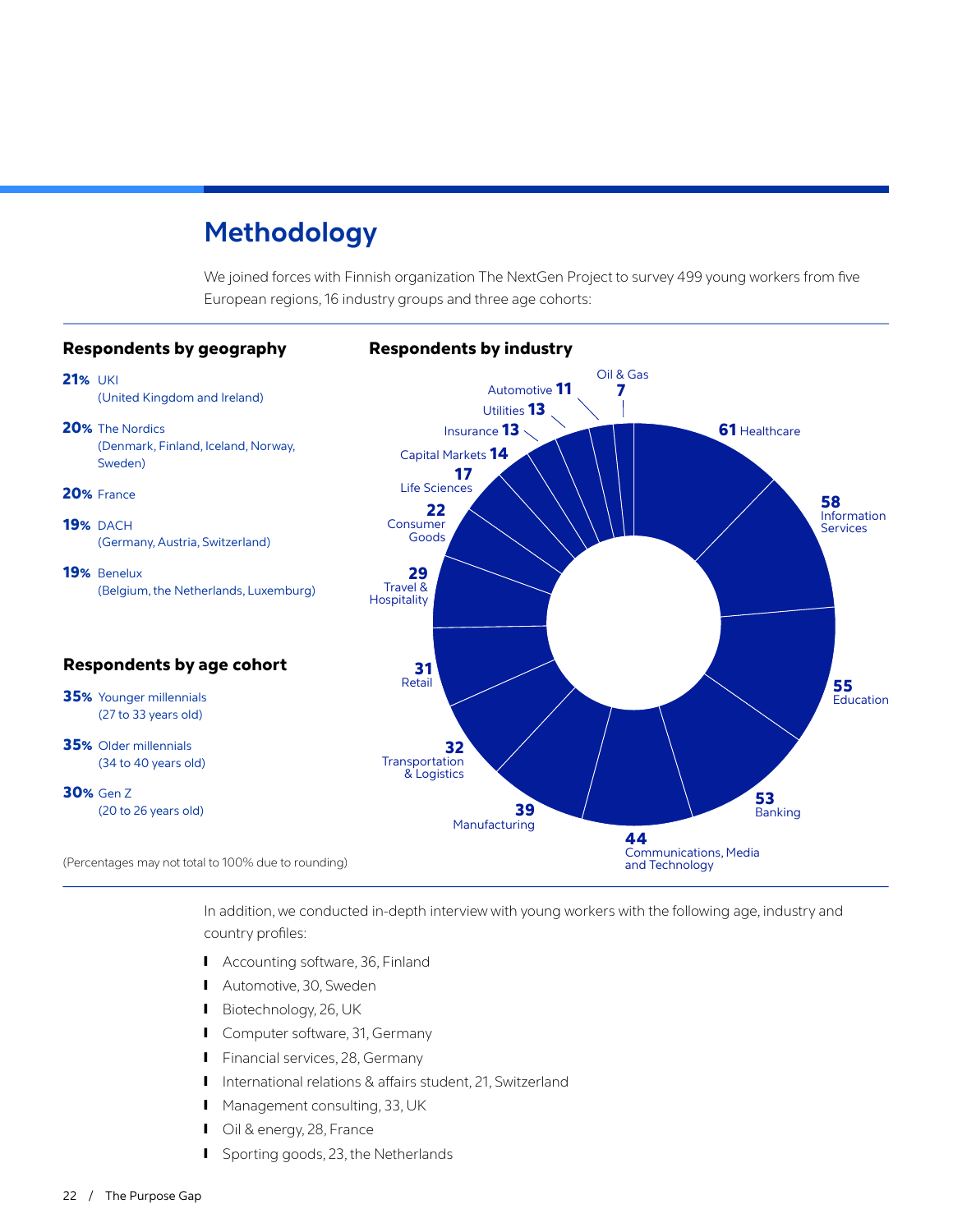## **Endnotes**

- See, for example, these studies: Hannes Schwandt and Till M. von Wachter, "Unlucky Cohorts: Estimating the Long-Term Effects of Entering the Labor Market in a Recession in Large Cross-Sectional Data Sets." *Journal of Labor Economics*, 2019, [www.nber.org/papers/w25141](https://www.nber.org/papers/w25141), and Philip Oreopoulos, Till von Wachter and Andrew Heisz, "The Short- and Long-Term Career Effects of Graduating in a Recession," *American Economic Journal: Applied Economics*, 2012, [www.iza.](https://www.iza.org/publications/dp/3578/the-short-and-long-term-career-effects-of-graduating-in-a-recession-hysteresis-and-heterogeneity-in-the-market-for-college-graduates) [org/publications/dp/3578/the-short-and-long-term-career-effects-of-graduating-in-a-recession-hysteresis-and](https://www.iza.org/publications/dp/3578/the-short-and-long-term-career-effects-of-graduating-in-a-recession-hysteresis-and-heterogeneity-in-the-market-for-college-graduates)[heterogeneity-in-the-market-for-college-graduates](https://www.iza.org/publications/dp/3578/the-short-and-long-term-career-effects-of-graduating-in-a-recession-hysteresis-and-heterogeneity-in-the-market-for-college-graduates).
- <sup>2</sup> Hillary Hoffower, "Gen Z and Millennials Actually Want the Same Things at Work. But Gen Z Has the Upper Hand," Business Insider, Nov. 6, 2021, [www.businessinsider.com/millennials-versus-gen-z-workplace-trends-flexibility-work-life-balance-](https://www.businessinsider.com/millennials-versus-gen-z-workplace-trends-flexibility-work-life-balance-2021-11?r=US&IR=T)[2021-11?r=US&IR=T](https://www.businessinsider.com/millennials-versus-gen-z-workplace-trends-flexibility-work-life-balance-2021-11?r=US&IR=T).
- <sup>3</sup> Eric Stan, "Study: Young Workers Now Value Respect Over 'Fun' Perks in the Workplace," University of Missouri, Missouri School of Journalism, July 26, 2021, [https://journalism.missouri.edu/2021/07/study-young-workers-now-value-respect](https://journalism.missouri.edu/2021/07/study-young-workers-now-value-respect-over-fun-perks-in-the-workplace/)[over-fun-perks-in-the-workplace/](https://journalism.missouri.edu/2021/07/study-young-workers-now-value-respect-over-fun-perks-in-the-workplace/).
- <sup>4</sup> "21 HR Jobs of the Future: Getting and Staying Employed in HR by Helping Employees Find the Future of Work," Cognizant Center for the Future of Work, June 2020, [www.cognizant.com/us/en/whitepapers/documents/21-hr-jobs-of](https://www.cognizant.com/us/en/whitepapers/documents/21-hr-jobs-of-the-future-codex5450.pdf)[the-future-codex5450.pdf](https://www.cognizant.com/us/en/whitepapers/documents/21-hr-jobs-of-the-future-codex5450.pdf).
- <sup>5</sup> Amy Lewin, "How to Avoid Internal Comms Breaking Down," Sifted, Nov. 15, 2021, [https://sifted.eu/articles/internal-comms](https://sifted.eu/articles/internal-comms-startup-advice/)[startup-advice/](https://sifted.eu/articles/internal-comms-startup-advice/).
- <sup>6</sup> Payal N. Sharma, Lauren D'Innocenzo and Bradley L. Kirkman, "Why Leaders Resist Empowering Virtual Teams," *MIT Sloan Management Review*, Oct. 13, 2021, [https://sloanreview.mit.edu/article/why-leaders-resist-empowering-virtual](https://sloanreview.mit.edu/article/why-leaders-resist-empowering-virtual-teams/?utm_source=newsletter&utm_medium=email&utm_content=Why%20Leaders%20Resist%20Empowering%20Virtual%20Teams&utm_campaign=Enews%20FOW%2010/28/21)[teams/?utm\\_source=newsletter&utm\\_medium=email&utm\\_content=Why%20Leaders%20Resist%20Empowering%20](https://sloanreview.mit.edu/article/why-leaders-resist-empowering-virtual-teams/?utm_source=newsletter&utm_medium=email&utm_content=Why%20Leaders%20Resist%20Empowering%20Virtual%20Teams&utm_campaign=Enews%20FOW%2010/28/21) [Virtual%20Teams&utm\\_campaign=Enews%20FOW%2010/28/21](https://sloanreview.mit.edu/article/why-leaders-resist-empowering-virtual-teams/?utm_source=newsletter&utm_medium=email&utm_content=Why%20Leaders%20Resist%20Empowering%20Virtual%20Teams&utm_campaign=Enews%20FOW%2010/28/21).
- <sup>7</sup> Kate Isaacs, "How Corporate Clout Helps Communities Thrive," *MIT Sloan Management Review*, Nov. 24, 2021, [https://](https://sloanreview.mit.edu/article/how-corporate-clout-helps-communities-thrive/) [sloanreview.mit.edu/article/how-corporate-clout-helps-communities-thrive/](https://sloanreview.mit.edu/article/how-corporate-clout-helps-communities-thrive/).
- <sup>8</sup> Jennifer Jordan and Michael Sorell, "Why Reverse Mentoring Works and How to Do It Right", *Harvard Business Review*, October 3, 2019, <https://hbr.org/2019/10/why-reverse-mentoring-works-and-how-to-do-it-right>
- <sup>9</sup> Jennifer Jordan and Michael Sorell, "Why You Should Create a 'Shadow Board' of Younger Employees", *Harvard Business Review*, 4 June, 2019, <https://hbr.org/2019/06/why-you-should-create-a-shadow-board-of-younger-employees>
- "Infusing XR into Remote Collaboration," Cognizant Center for the Future of Work, November 2021, [www.cognizant.com/](https://www.cognizant.com/futureofwork/whitepaper/infusing-xr-into-remote-collaboration) [futureofwork/whitepaper/infusing-xr-into-remote-collaboration](https://www.cognizant.com/futureofwork/whitepaper/infusing-xr-into-remote-collaboration).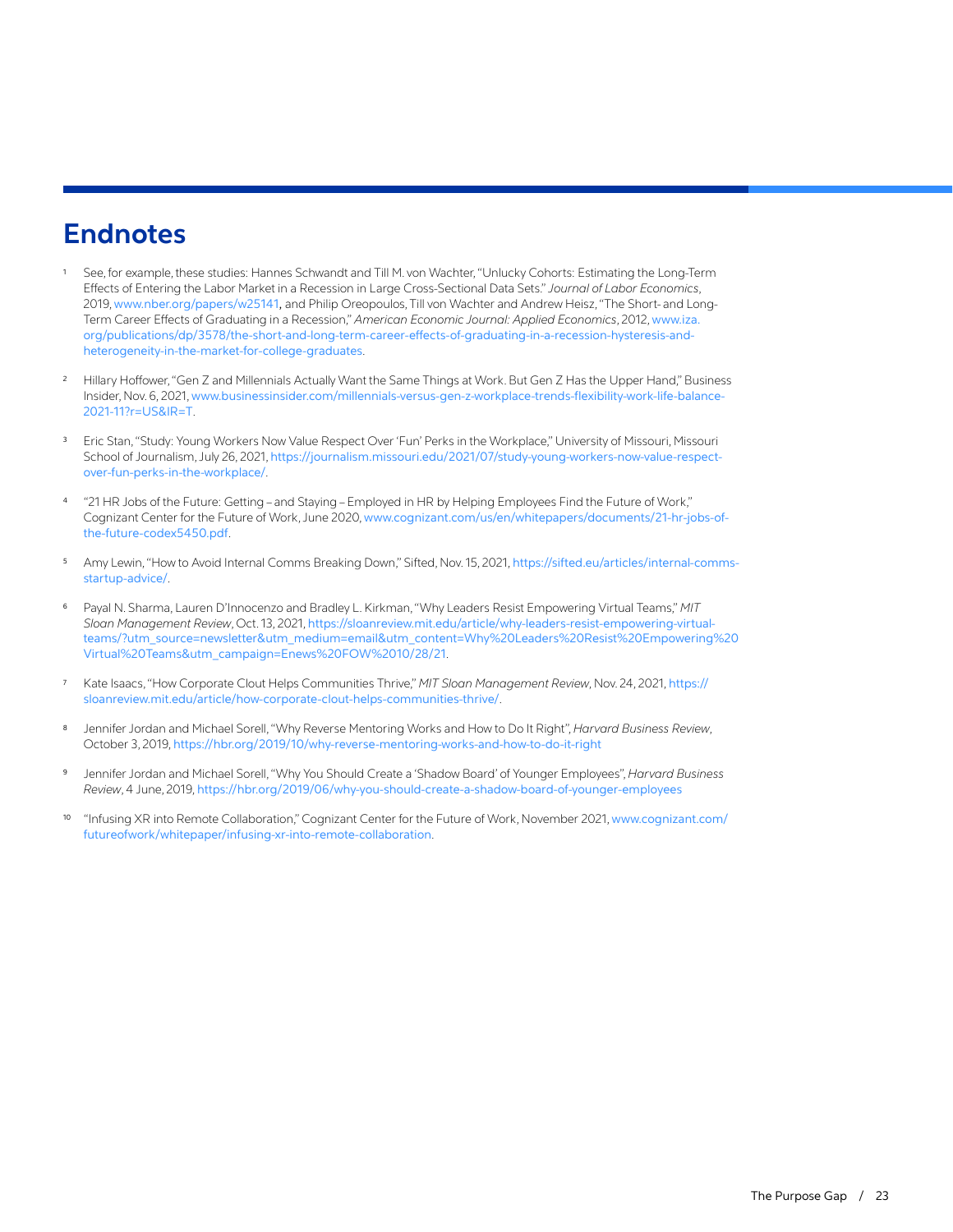### **About the author**



### **Eduardo Plastino**

### **Director, Cognizant's Center for the Future of Work, EMEA**

Eduardo Plastino is a Director at the Cognizant Center for the Future of Work. His research focuses on the impact of digital transformation on work, societies, organizations and economies throughout the world.

Before joining Cognizant, Eduardo spent several years at Accenture Research, where he focused on a range of topics, including skill-building in the digital age, the learning experience of the future, responsible leadership, innovation ecosystems and different aspects related to the development and adoption of artificial intelligence.

Prior to Accenture, Eduardo worked for British consultancy Oxford Analytica, where he led the global economy analysis desk, and Spain-based international news agency Agencia EFE, where he held several roles.

Eduardo holds an M.Sc. in development studies from the London School of Economics (LSE) and an M.Phil. in international relations from the Catholic University of Rio de Janeiro (PUC-Rio), where he also earned his B.A. in communication. He is also a fellow at the Royal Society for Arts, Manufactures and Commerce (RSA), a member of the MIT Technology Review Global Panel and a certified Strategic Foresight practitioner.

Born in La Plata, near Buenos Aires, and raised in Rio de Janeiro, Eduardo has also lived in São Paulo, London and Oxford, with additional short spells in Geneva and Madrid. He speaks English, Spanish, Portuguese and French.

Eduardo can be reached at [Eduardo.Plastino@cognizant.com](mailto:Eduardo.Plastino%40cognizant.com?subject=) | [www.linkedin.com/in/eduardoplastino](https://www.linkedin.com/in/eduardoplastino).

## **Acknowledgments**

*The author would like to thank the following people for their valuable contributions to this report:*

*From The NextGen Project: Heikki Leskinen, Founder & CEO; Ira Sood, Researcher; Leyla Yacine, Researcher; and Rémy Bertoli, Digital Marketing Producer.*

*From the Cognizant Center for the Future of Work: Euan Davis, Associate Vice President; Keahn Gary, Senior Manager; and Duncan Roberts, Manager.*